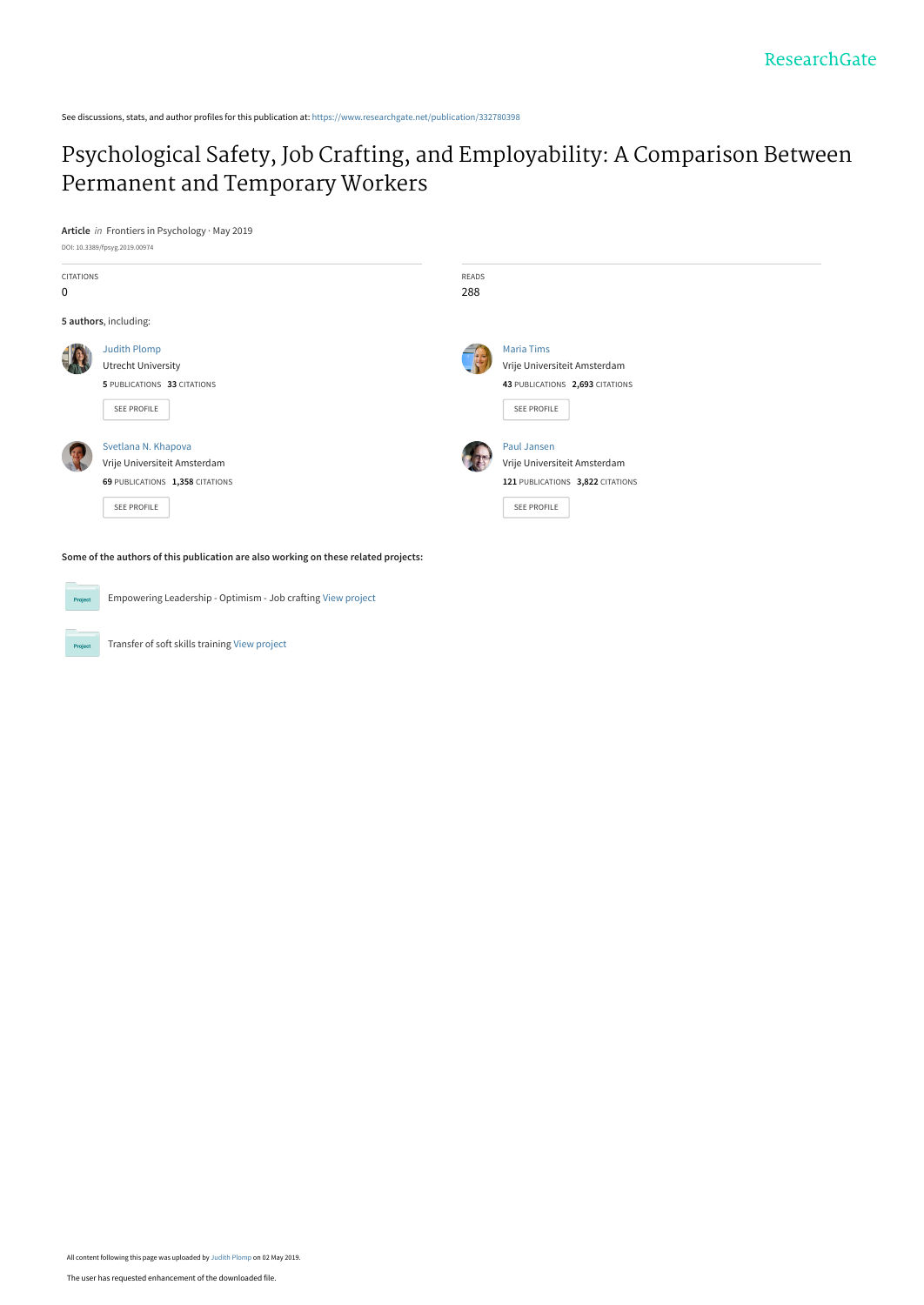



# [Psychological Safety, Job Crafting,](https://www.frontiersin.org/articles/10.3389/fpsyg.2019.00974/full) and Employability: A Comparison Between Permanent and Temporary Workers

[Judith Plomp](http://loop.frontiersin.org/people/629230/overview)1\*, [Maria Tims](http://loop.frontiersin.org/people/707026/overview)1, [Svetlana N. Khapova](http://loop.frontiersin.org/people/594511/overview)1, [Paul G. W. Jansen](http://loop.frontiersin.org/people/627993/overview)1 and Arnold B. Bakker<sup>2,3</sup>

<sup>1</sup> School of Business and Economics, Vrije Universiteit Amsterdam, Amsterdam, Netherlands, <sup>2</sup> Department of Psychology, Erasmus University Rotterdam, Rotterdam, Netherlands, <sup>3</sup> Department of Psychology, University of Johannesburg, Johannesburg, South Africa

**OPEN ACCESS** 

#### Edited by:

Roberta Fida, University of East Anglia, United Kingdom

#### Reviewed by:

Emanuela Ingusci, University of Salento, Italy Morteza Charkhabi, KU Leuven, Belgium

> \*Correspondence: Judith Plomp j.plomp@vu.nl

#### Specialty section:

This article was submitted to Organizational Psychology, a section of the journal Frontiers in Psychology

Received: 31 October 2018 Accepted: 12 April 2019 Published: 01 May 2019

#### Citation:

Plomp J, Tims M, Khapova SN, Jansen PGW and Bakker AB (2019) Psychological Safety, Job Crafting, and Employability: A Comparison Between Permanent and Temporary Workers. Front. Psychol. 10:974. doi: [10.3389/fpsyg.2019.00974](https://doi.org/10.3389/fpsyg.2019.00974) Employability is one of the leading challenges of the contemporary organizational environment. While much is known about the positive effects of job crafting on employees' employability in general, little is known about its effects when employment contacts are different. Differentiating between temporary and permanent workers, in this article we investigate how in the environment of psychological safety, these two types of employees engage in job crafting, and how job crafting is related to their perceived employability. Data were collected among two samples, consisting of temporary agency workers ( $N = 527$ ), and permanent employees ( $N = 796$ ). Structural equation modeling (SEM) analyses indicated a different pattern of results for the two groups: for permanent employees, increasing challenging job demands was positively, and decreasing hindering job demands was negatively related to perceived employability. Moreover, psychological safety was related to all job crafting dimensions. For agency workers, only increasing structural job resources was related to employability, while psychological safety was negatively associated with crafting hindrances. These findings suggest that a climate of psychological safety is particularly effective for permanent employees in fostering job crafting and employability.

Keywords: employability, job crafting, psychological safety, permanent workers, temporary workers

#### INTRODUCTION

The past decade has witnessed many significant changes in contractual arrangements between employers and workers. Nowadays, next to a broad pull of full-time workers employed on permanent contracts, there are increasingly more workers who work part-time and are employed on temporary contracts [\(Baruch and Altman,](#page-12-0) [2016;](#page-12-0) [Katz and Krueger,](#page-12-1) [2016;](#page-12-1) [Spreitzer et al.,](#page-13-0) [2017\)](#page-13-0). These latter workers can be associated with agencies that find assignments for them, or they can be contracted as freelancers [\(Cappelli and Keller,](#page-12-2) [2013\)](#page-12-2). Central to these new employment relationships is workers' external marketability [\(Arthur et al.,](#page-12-3) [2017\)](#page-12-3), which is often referred to as perceived employability in the work and organization literature [\(Vanhercke et al.,](#page-13-1) [2014\)](#page-13-1). Perceived employability can be defined as one's perceived possibilities to obtain and maintain employment,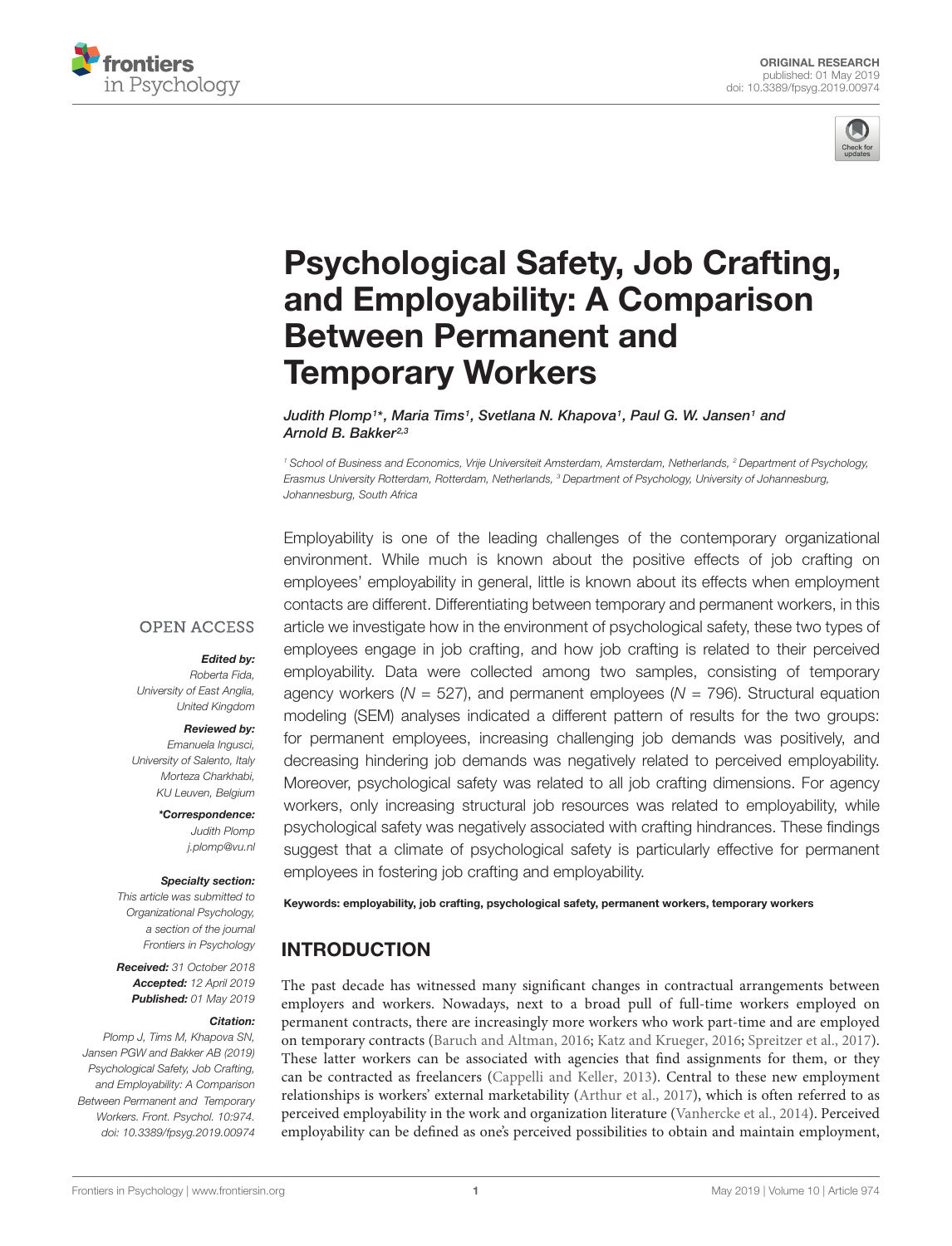and it assumes that workers are increasingly responsible for their own work and career development [\(De Vos and Van der Heijden,](#page-12-4) [2017\)](#page-12-4). While many scholars call for workers' career responsibility, very few studies actually address what it means to take such responsibility, and more specifically, what it entails when we refer to different types of workers.

In this study we propose that, in terms of employability, temporary, and permanent workers can benefit from job crafting activities – i.e., make proactive changes in one's job tasks or relationships [\(Wrzesniewski and Dutton,](#page-13-2) [2001\)](#page-13-2). For instance, by actively seeking out ways to obtain feedback and gain job-related skills, or utilize developmental possibilities within their organization, workers may prepare themselves for professional growth, and future work. Earlier studies have shown a positive relationship between job crafting and employability among samples of permanent employees [\(Tims et al.,](#page-13-3) [2012;](#page-13-3) [Brenninkmeijer and Hekkert-Koning,](#page-12-5) [2015\)](#page-12-5). However, the current literature provides no further insight in how the temporary workforce applies job crafting as a strategy to improve their employability, even though being employable is even more urgent for this group of workers compared to others [\(De Cuyper](#page-12-6) [et al.,](#page-12-6) [2009\)](#page-12-6). To illustrate, research has shown that temporary workers are often easily transferred and replaced [\(Kalleberg,](#page-12-7) [2000;](#page-12-7) [Connelly and Gallagher,](#page-12-8) [2004;](#page-12-8) [De Cuyper et al.,](#page-12-6) [2009\)](#page-12-6) and have little access to organizational development programs and training opportunities [\(Forrier and Sels,](#page-12-9) [2003;](#page-12-9) [De Cuyper](#page-12-6) [et al.,](#page-12-6) [2009\)](#page-12-6). Therefore, in this article we examine how temporary workers, in comparison with permanent employees, can use job crafting to develop skills and competencies needed to become and stay employable.

Although job crafting refers to self-initiated actions, these initiatives cannot be seen independently from their organizational context. Hence, it is likely that some situations provoke more proactive behaviors than others [\(Parker et al.,](#page-13-4) [2006;](#page-13-4) [Van Wingerden and Poell,](#page-13-5) [2017\)](#page-13-5). Since career responsibility is shifting toward the individual, organizations could play a leading role in creating a work environment that enables employees to craft their job. Furthermore, employee expectations regarding the consequences of their initiatives are an important predictor of actual risk-taking and proactive behaviors [\(Crant,](#page-12-10) [2000\)](#page-12-10). We therefore take into account to what extent workers feel they can make changes in their work without negative consequences, and include psychological safety as a contextual correlate of job crafting [\(Baer and Frese,](#page-12-11) [2003\)](#page-12-11).

The present study extends previous research in three important ways. First, job crafting has primarily been studied among permanent employees, whereas nowadays, alternative work arrangements are increasingly more common. By testing our research model in a sample of both permanent employees and temporary agency workers, we examine how job crafting behaviors relate to individuals' perceived chances to gain new employment, and to what extent these proactive behaviors differ between workers with different contract arrangements. We therefore aim to contribute to a better understanding of proactive employee behavior in the context of temporary work. Second, by taking into account psychological safety as an organizational facilitator of job crafting, we respond to the call for more research on the organizational conditions encouraging employees to actively craft their job [\(Crant,](#page-12-10) [2000;](#page-12-10) [Oldham and Fried,](#page-13-6) [2016\)](#page-13-6). Third, we contribute to the literatures on both proactive employee behaviors and career studies by linking job-related proactive behaviors to a career-related outcome. So far, studies have mainly focused on job-related outcomes of proactive work behavior such as, job satisfaction, work engagement, and job performance [\(Rudolph et al.,](#page-13-7) [2017\)](#page-13-7), whereas we extend recent research (e.g., [Akkermans and Tims,](#page-12-12) [2017\)](#page-12-12) by investigating how job crafting is related to individuals' perceived chances on the labor market.

## THEORETICAL BACKGROUND

#### Psychological Safety and Job Crafting Conceptualization

Psychological safety refers to employee perceptions regarding the consequences of interpersonal risk-taking [\(Edmondson,](#page-12-13) [1999;](#page-12-13) [Baer and Frese,](#page-12-11) [2003\)](#page-12-11). Psychological safety can be studied as an individual, team, or organizational phenomenon [\(Edmondson](#page-12-14) [and Lei,](#page-12-14) [2014\)](#page-12-14). We follow the argumentation by [Kark and](#page-12-15) [Carmeli](#page-12-15) [\(2009\)](#page-12-15), who stated that individual perceptions of the work environment are likely to result in individual behavioral outcomes, especially with regard to risk-taking. [Edmondson](#page-12-16) [\(2004\)](#page-12-16) argued that individuals who feel psychologically safe, are more likely to engage in voice behaviors, initiative taking, and proactive behaviors. Indeed, psychological safety has been linked to speaking up (i.e., voice; [Detert and Burris,](#page-12-17) [2007\)](#page-12-17), and has been found a key factor in learning and creativity at work [\(Edmondson,](#page-12-13) [1999;](#page-12-13) [Kark and Carmeli,](#page-12-15) [2009\)](#page-12-15). Due to the often uncertain nature of these actions and possible risks of failure, an environment in which employees feel confident to challenge the status quo without fear of negative consequences is paramount in the display of proactive work behaviors.

A specific form of proactivity at the job-level is job crafting. Job crafters engage in self-initiated actions aimed at modifying their job tasks and/or relationships to create a better fit with their personal needs, goals, and preferences [\(Wrzesniewski](#page-13-2) [and Dutton,](#page-13-2) [2001;](#page-13-2) [Tims and Bakker,](#page-13-8) [2010\)](#page-13-8). [Tims and Bakker](#page-13-8) [\(2010\)](#page-13-8) used job demands-resources (JD-R) theory [\(Demerouti](#page-12-18) [et al.,](#page-12-18) [2001;](#page-12-18) [Bakker and Demerouti,](#page-12-19) [2014\)](#page-12-19) as a framework to conceptualize job crafting. Accordingly, all job characteristics can be classified as either job demands or job resources. Job demands (e.g., workload and role ambiguity) refer to aspects of the job that require physical or mental effort from the employee. Job resources (e.g., feedback, autonomy, and support) are job characteristics that help employees deal with hindering job demands and provide opportunities for individual development. In line with [Tims et al.](#page-13-3) [\(2012\)](#page-13-3) and based on the JD-R theory, we operationalize job crafting using four dimensions. First, increasing structural job resources refers to accumulating job resources by mobilizing autonomy, variety, and developmental opportunities. Second, employees increase their social job resources by seeking out social support and feedback from their coworkers or supervisors. Third, by increasing challenging job demands, whereby one pursues extra job tasks or initiates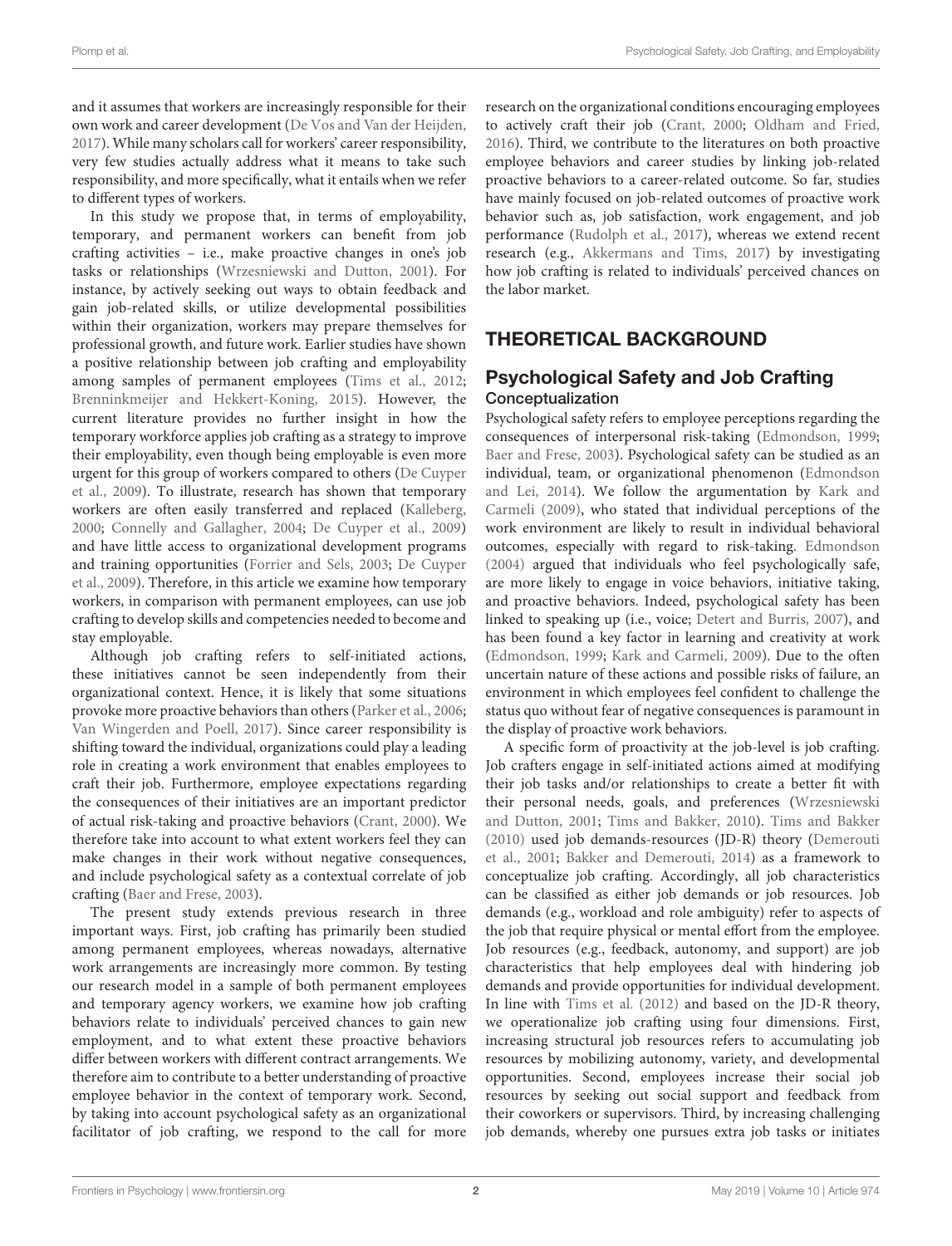new projects, employees are able to make their job more stimulating [\(Harju et al.,](#page-12-20) [2016\)](#page-12-20). Finally, decreasing hindering job demands refers to reducing emotional or cognitive job demands. When employees feel systematically overwhelmed by hindering cognitive or emotional strains, they may proactively lower these job hindrances [\(Tims et al.,](#page-13-3) [2012\)](#page-13-3).

## Relationship Between Psychological Safety and the Job Crafting Dimensions

Given that proactive behaviors are self-initiated, [Grant and](#page-12-21) [Ashford](#page-12-21) [\(2008\)](#page-12-21) argued that there are ego and image risks associated with these actions, because failure cannot be blamed on external circumstances. This notion is emphasized by expectancy theory, which states that individuals carefully take into account the anticipated costs and benefits of their actions, before they challenge the status quo [\(Vroom,](#page-13-9) [1964,](#page-13-9) [2005;](#page-13-10) [Morrison and Phelps,](#page-12-22) [1999\)](#page-12-22). We reason that both temporary and permanent employees, who experience their work environment as a safe place to initiate change, will be inclined to engage in job crafting.

First, we expect perceptions of safety to relate to increasing structural job resources, characterized by trying to develop professional skills and engaging in new learning experiences. Considering that crafting structural job resources consists of learning-related initiatives, including broadening one's skill set, we argue that employees who have no concern about the reaction from others are also not afraid of possible embarrassment and status loss often linked to these initiatives [\(Milliken](#page-12-23) [et al.,](#page-12-23) [2003\)](#page-12-23), resulting in the crafting of more structural job resources. Additionally, research has shown that people who feel psychologically safe and do not fear negative consequences concerning their self-image, status or career, are likely to take more interpersonal risks, including actively asking questions, and seeking feedback from either colleagues or supervisors [\(Edmondson,](#page-12-13) [1999;](#page-12-13) [Carmeli et al.,](#page-12-24) [2009\)](#page-12-24). Accordingly, we expect employees who feel psychologically safe, also engage in job crafting behaviors aimed at increasing social job resources.

Turning to crafting job demands, we expect that employees who feel safe to take risks, will be more motivated to initiate work projects and take on new tasks, and as such engage in crafting challenging job demands. Similarly, when an employee wants to start a new and challenging project, but expects a backlash from the manager when this projects fails to meet the anticipated outcomes, it is likely that they will refrain from engaging in this undertaking. Especially reducing hindering job demands may be perceived as risky crafting behavior because of the potentially negative consequences this has for the work of others and the relationships with clients, colleagues, and managers (cf. [Tims](#page-13-11) [et al.,](#page-13-11) [2015\)](#page-13-11). For instance, in a situation where employees feel that they have to refrain from certain work tasks in order to deal with the work pressure, it is important that the employee perceives the work environment supportive of these actions (i.e., feel psychologically safe), before they will actually decrease these hindering job demands.

Similarly, learning-related initiatives (i.e., crafting structural job resources), as well as actively reaching out to co-workers (crafting social job resources) can both be perceived as possible risky behaviors and can provoke an unwanted response from coworkers and/or managers [\(Frese and Fay,](#page-12-25) [2001;](#page-12-25) [Parker et al.,](#page-13-4) [2006\)](#page-13-4). Employees who feel that they can engage in risk-taking behavior, including crafting one's job resources, without negative fall-out from within their direct organizational environment, will be more inclined to actually craft their job.

We further argue that psychological safety is equally important for temporary and permanent workers related to job crafting. For employees who hold a permanent position, engaging in job crafting could have far-reaching consequences regarding the future of their job, status, and development within their company. To illustrate, when permanent employees expect a certain response following their job crafting initiatives, they may anticipate to be taken into consideration for a promotion or not, to be negatively or positively appraised by colleagues and managers, or to get more or fewer opportunities to participate in projects. Therefore, their perception whether the organizational environment is a safe place to engage in risk-taking behaviors, is likely to be related to job crafting initiatives. For temporary workers, who are relatively new in an organization and only have a limited timeframe to perform, their position may come with uncertainty regarding what is expected from them and how the organization operates. As such, feeling psychologically safe could help temporary workers overcome these insecurities and could make them feel free to craft their jobs, which allows them to get familiar with the organization. Hence, we expect similar relationships between psychological safety and job crafting behaviors for both temporary and permanent employees.

Hypothesis 1: For permanent employees, psychological safety is positively related to (a) increasing structural job resources, (b) increasing social job resources, (c) increasing challenging job demands, and (d) decreasing hindering job demands.

Hypothesis 2: For temporary employees, psychological safety is positively related to (a) increasing structural job resources, (b) increasing social job resources, (c) increasing challenging job demands, and (d) decreasing hindering job demands.

## Job Crafting and Employability

In this study, we focus on external employability, defined as the degree to which employees perceive their ability to move between organizations [\(De Cuyper et al.,](#page-12-26) [2012\)](#page-12-26). We are particularly interested in subjective employability, because objective employability evaluations are not likely to account for contextual factors, including sector-specific labor market information [\(Silla et al.,](#page-13-12) [2009\)](#page-13-12). Therefore, an individual's appraisal of employability may contain a more comprehensive assessment of one's chances to obtain new employment. Moreover, we are interested in external employability, because it is important for both temporary and permanent workers to be able to secure work outside of the current organization due to the fast-paced changes and insecurity in the current labor market [\(De](#page-12-26) [Cuyper et al.,](#page-12-26) [2012\)](#page-12-26). Given the increased emphasis on the worker's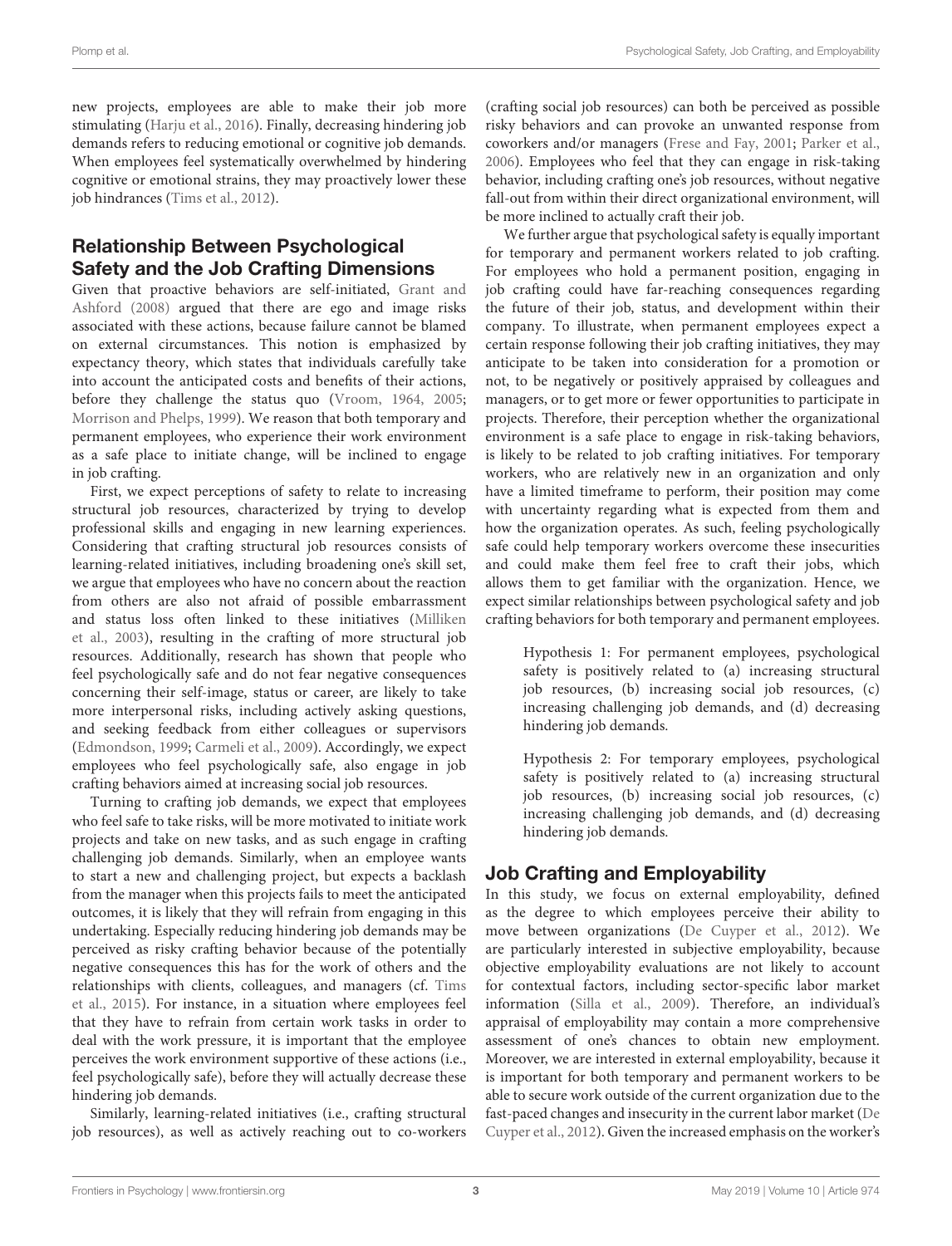own responsibility for securing work [\(Van Der Heijde and Van](#page-13-13) [Der Heijden,](#page-13-13) [2006;](#page-13-13) [Fugate and Kinicki,](#page-12-27) [2008\)](#page-12-27), job crafting may be a relevant on-the-job proactive behavior that allows workers to become or stay externally employable.

By crafting job resources and demands employees create a work environment that provides opportunities beneficial and relevant to their current, as well as prospective career progress. The accumulation of job resources and challenges through job crafting likely stimulates the development of relevant knowledge, skills, and relationships that help employees be adaptable and facilitate personal growth. Research has indeed shown that proactive initiatives at the job level relate to both work- and career-related outcomes [\(Plomp et al.,](#page-13-14) [2016;](#page-13-14) [Akkermans and](#page-12-12) [Tims,](#page-12-12) [2017\)](#page-12-12). Moreover, employees who take initiative with regard to professional self-development, are willing to consider more and different job opportunities, which is related to perceived external employability [\(Wittekind et al.,](#page-13-15) [2010\)](#page-13-15). These findings are supported by [Akkermans and Tims](#page-12-12) [\(2017\)](#page-12-12), who showed that job crafting was positively related to perceived internal and external employability, indicating that the expansion of job resources and/or demands stimulates personal development and the ability to cope with change. In light of these results, to become and stay employable, employees need to actively seek out ways to develop their current skill set, as well as seek out feedback, and advice from their professional network. Studies so far have mainly focused on permanent employees and have not differentiated between types of workers. However, in terms of feeling employable, we expect different relationships concerning job crafting behaviors for temporary and permanent workers.

For permanent employees, the increased responsibility, professional experience, and networking opportunities gained by crafting structural and social job resources, as well as the experience of engaging in new initiatives (i.e., increasing challenging job demands), is likely to be seen as transferable to other jobs and organizations, thereby contributing to feelings of employability. Accordingly, [Van Emmerik et al.](#page-13-16) [\(2012\)](#page-13-16) showed that employees who encountered more resources in their job, also experienced more external job opportunities, and as a result felt more employable. These findings suggest that employees who seek feedback, ways to develop themselves, and new challenges, accumulate a greater pool of job resources, enabling them to learn and develop relevant professional skills, and in turn increasing their perceptions of employability. Additionally, [Brenninkmeijer](#page-12-5) [and Hekkert-Koning](#page-12-5) [\(2015\)](#page-12-5) found that increasing structural and social job resources, as well as challenging job demands related to higher levels of employability. In contrast, permanent employees who lower their hindrances at work may feel that their qualities are not in line with the demands of their job and may try to make the job more manageable for themselves [\(Tims et al.,](#page-13-3) [2012;](#page-13-3) [Brenninkmeijer and Hekkert-](#page-12-5)[Koning,](#page-12-5) [2015\)](#page-12-5). When decreasing hindering demands, workers may feel that they lack competences and skills needed to perform, which reduces their perceived competitiveness on the labor market.

For temporary employees, we expect that particularly the experience of crafting structural job resources will be viewed as transferable to new jobs and will contribute to their perception of being employable outside of their current organization. By increasing structural job resources, temporary employees are able to enhance their overall skill-set and professional abilities, which is highly useful for securing a new job or obtaining a permanent position. In contrast, we argue that crafting social job resources and job demands are less likely to be evaluated as transferable to external jobs. Regarding social job resources, it seems unlikely that seeking job-related feedback and advice will be seen as transferable, because temporary workers often do not know where they will be employed next and whether this job-specific guidance will help them in a different organizational setting. In addition, we expect that alterations in job demands are unrelated to feelings of employability. We follow the reasoning of [Hakanen et al.](#page-12-28) [\(2006\)](#page-12-28), who stated that a work environment consists of "givens" (i.e., work characteristics that are relatively stable over time and difficult to change) and "alterables" (i.e., aspects of the organizational environment that can be influenced on the short-term). Because changes in job resources are more easily accomplished on the short-term, this is also achievable for temporary workers who stay within an organization for a limited amount of time. However, to change job demands, including workload and job requirements, more time and effort is needed, which makes it difficult for temporary workers to modify [\(Tims](#page-13-11) [et al.,](#page-13-11) [2015\)](#page-13-11). Moreover, making investments that take time and effort are likely to reap benefits on the long term, and quite possibly only after the temporary worker has left the organization. As such, effort needed to craft challenging job demands is likely to distract temporary workers from their core job tasks and performance, and is not likely to contribute to a greater sense of employability. Particularly, decreasing hindering job demands may contribute to a declining sense of employability. Comparable to permanent employees, lowering one's hindrances, may function an indicator for workers that they are unable to deal with the requirements of their current job, making them feel less employable for other future jobs.

Hypothesis 3: For permanent employees (a) increasing structural job resources, (b) increasing social job resources, and (c) increasing challenging job demands are positively related to perceived external employability, whereas (d) decreasing hindering job demands is negatively related to perceived external employability.

Hypothesis 4: For temporary workers, the relationship between (a) increasing structural job resources and perceived external employability are positively related to perceived employability, whereas (b) decreasing hindering job demands is negatively related to perceived external employability.

#### Indirect Effect of Psychological Safety on Employability Through Job Crafting

We suggest an indirect relationship between psychological safety and perceived employability through job crafting. Work environments where permanent and temporary employees feel psychologically safe, are likely to support employees in feeling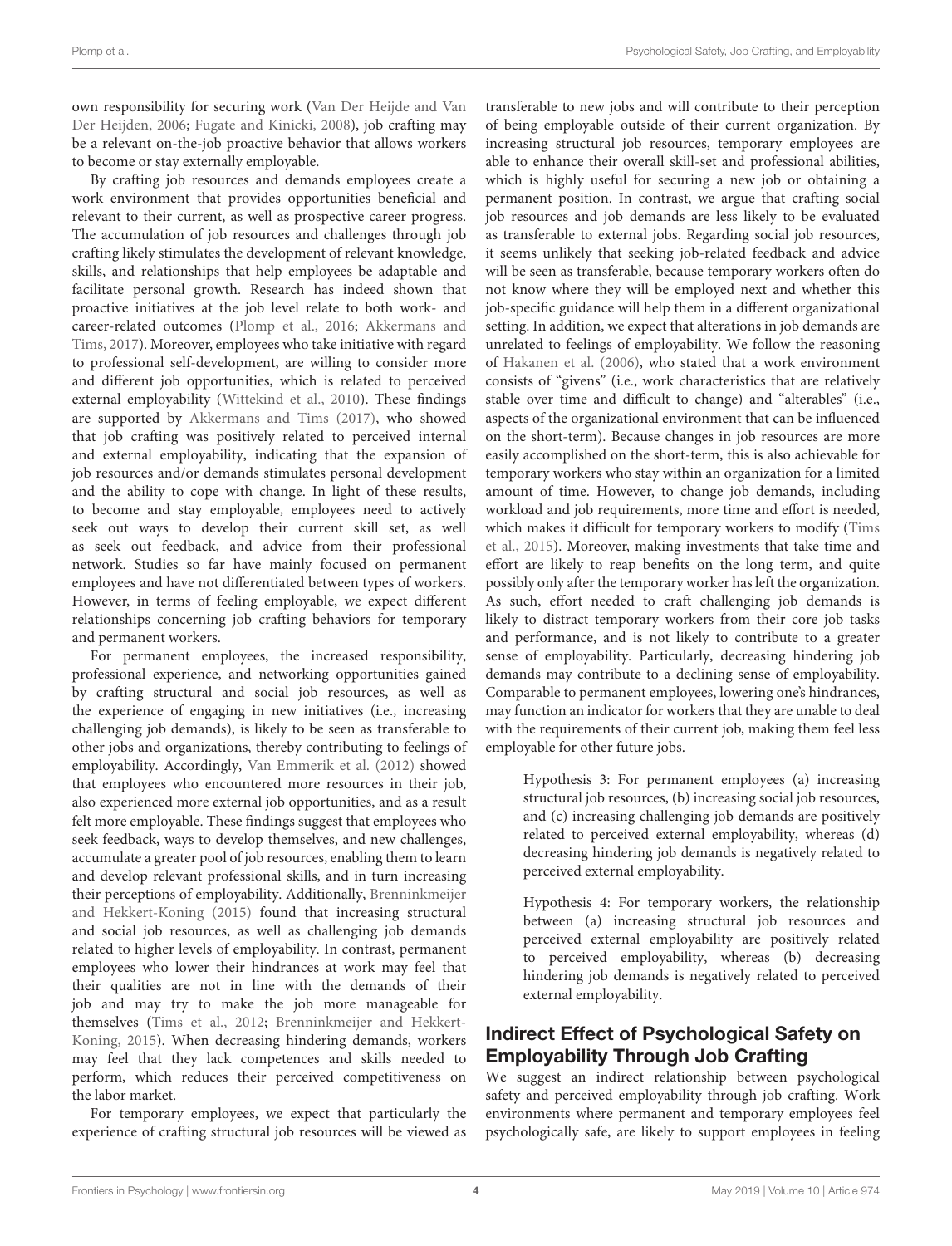sufficiently comfortable and confident to actively adjust job demands and resources according to their personal needs and preferences.

In turn, through crafting structural job resources and challenging job demands, permanent employees may be able to shape their work environment so that they have access to job resources that build their skill set and enhance their performance on the job, while also gaining skills, and abilities that may be relevant for other jobs. In addition, by crafting social job resources these workers may broaden and improve their job-related knowledge, which may inform them of their chances of similar employment elsewhere. However, we expect a different indirect relationship between psychological safety and employability via decreasing hindering job demands. On the one hand, permanent employees who feel safe to craft, may also be inclined to reduce aspects of the job that are considered a hindrance. However, by lowering their job demands, workers may experience that their skills are not sufficient to perform well within their job [\(Gordon et al.,](#page-12-29) [2015\)](#page-12-29), and feel that their abilities are not that appealing to other organizations.

Turning to temporary workers, we argue that in particular crafting structural job resources relates to perceived employability. By crafting job resources aimed at obtaining and developing relevant professional competencies, it is likely that temporary workers perceive themselves as able to secure future work, and feel more employable. Comparable to permanent employees, decreasing hindrances at work may function as a signal that they are not skilled enough for the current job and as such increases the feeling of being less employable.

Hypothesis 5: For permanent employees, psychological safety is positively related to perceived external employability through (a) increasing structural job resources, (b) increasing social job resources, and (c), increasing challenging job demands. Additionally, psychological safety is positively related to (d) decreasing hindering job demands, which is in turn negatively related to perceived external employability.

Hypothesis 6: For temporary employees, psychological safety is positively related to perceived external employability through (a) increasing structural job resources. Additionally, psychological safety is positively related to (b) decreasing hindering job demands, which is in turn negatively related to perceived external employability.

## MATERIALS AND METHODS

#### Participants and Procedure

We recruited a sample consisting of temporary agency workers and a sample of permanent workers. The sample of permanent employees ( $N = 796$ ) was recruited via students participating in a quantitative research methods course at a large Dutch university. In this sample, 54.80% was female and the mean age was 40.67 years ( $SD = 13.31$ ). Participants reported an average job tenure of 10.06 years ( $SD = 9.43$ ) and their mean work experience was 19.34 years ( $SD = 12.83$ ). These employees were also active in various organizational industries, including corporate and financial services (21.3%), healthcare and social services (15.1%), and government institutions (9%). The sample of agency workers  $(N = 527)$  was recruited via one of the largest temporary staffing agencies in Netherlands. In this sample, 56.40% was female and their mean age was  $41.85$  years (SD = 13.94). Their average job tenure was 2.71 years  $(SD = 5.38)$  and their mean work experience was 19.86 years  $(SD = 14.14)$ . The agency workers were active in various organizational sectors, such as transport (13%), government institutions (12.5%), and production (10.8%).

All participants were required to work at least 3 days per week to be eligible for the study. Employees received an e-mail with information about the aim of the study, a link to the online questionnaire, and an explanation of the confidentiality afforded to the participants. The survey contained a consent form including all relevant information before the launch of the survey. Informed consent was obtained to ensure that the researchers had the right to use the collected data. The questionnaire did not include any sensitive, personal privacy, ethical and/or moral themes. The survey is available and can be provided upon a request. Moreover, data for this study was collected in 2016 and the ethics approval was not required at the time as per the university's guidelines and national regulations. However, this study was conducted in accordance with the Research Ethics and Regulations of the School of Business and Economics of the Vrije Universiteit Amsterdam. The online survey was anonymous and informed consent was obtained from all participants that were approached to take part in the survey.

Temporary agency workers did not differ significantly from permanent employees in terms of the demographic variables age  $[t(1321) = 1.54, p = 0.75]$  and work experience  $[t(1321) = 0.69]$ ,  $p = 0.07$ ]. Temporary agency workers had on average a significantly lower job tenure compared to permanent employees  $[t(1185) = -15.72, p < 0.001]$ . This difference can be explained the inherent short contract duration when working via a staffing agency. Furthermore, we tested for mean differences on the study variables between the group of agency workers and permanent employees by conducting an independent samples t-test in SPSS. **[Table 1](#page-6-0)** shows the results of these analyses. Interestingly, temporary agency workers report on average significantly lower scores on all study variables compared to permanent employees, with the exception of increasing structural job resources. We elaborate on these findings in the discussion.

#### Measures

Psychological safety was measured with five items of [Edmondson's](#page-12-13) [\(1999\)](#page-12-13) psychological safety scale. Example items are: "In our company, one is free to take risks," and "As an employee in our company, one is able to bring up problems and tough issues." A five-point scale was used with response categories ranging from 1 (strongly disagree) to 5 (strongly agree). Cronbach's α for this measure was 0.67 in the sample of temporary agency workers and 0.65 in the sample of permanent employees.

Job crafting was measured with the 21-item job crafting scale developed by [Tims et al.](#page-13-3) [\(2012\)](#page-13-3). Increasing structural job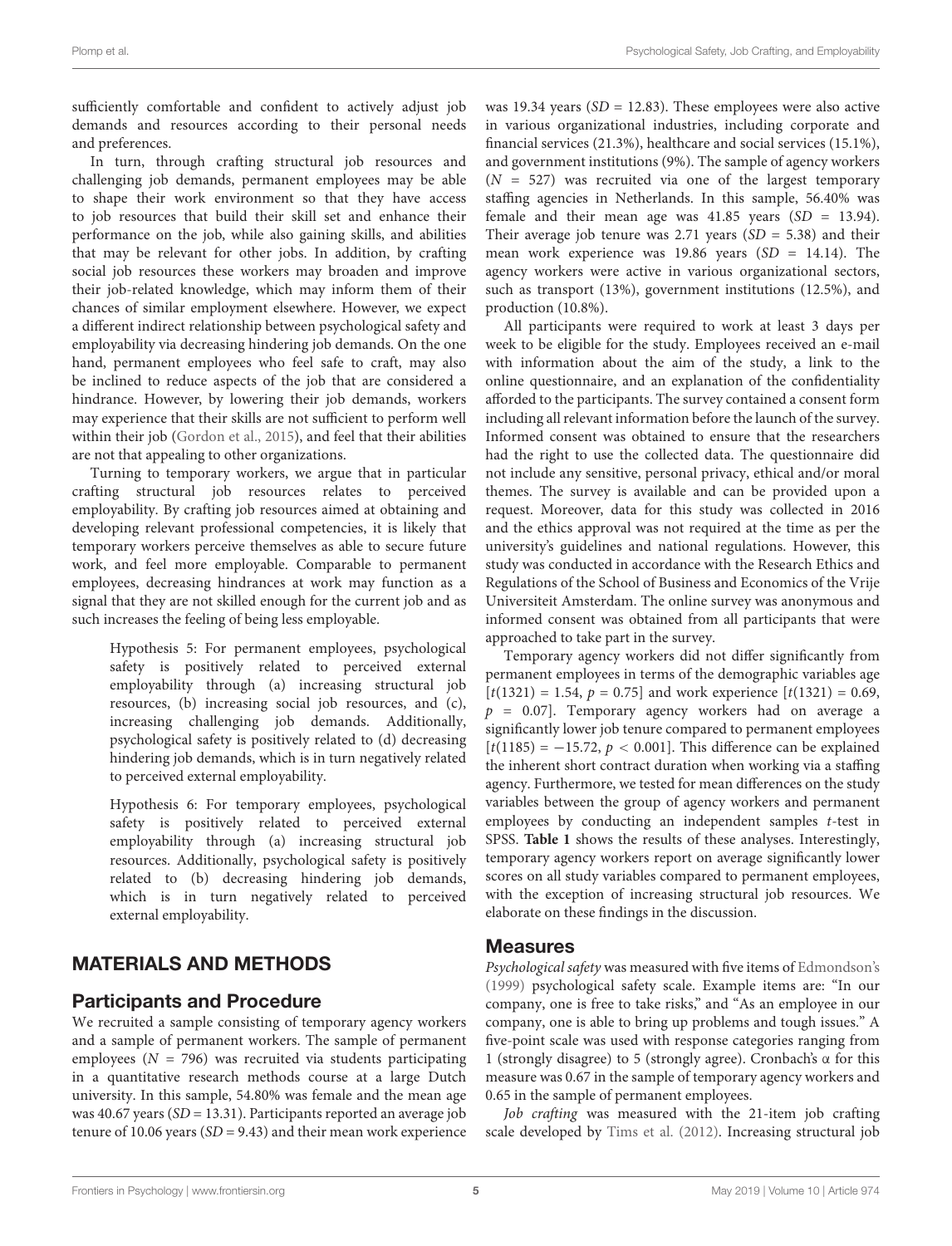| permanent employees on the study variables. |      |                                    |                        |           |           |  |  |  |  |  |
|---------------------------------------------|------|------------------------------------|------------------------|-----------|-----------|--|--|--|--|--|
|                                             |      | <b>Temporary agency</b><br>workers | Permanent<br>employees | t-test    |           |  |  |  |  |  |
|                                             | М    | SD                                 | М                      | <b>SD</b> |           |  |  |  |  |  |
| Psychological safety                        | 3.57 | 0.66                               | 3.66                   | 0.61      | $-2.42**$ |  |  |  |  |  |
| Increasing structural job<br>resources      | 3.46 | 0.92                               | 3.55                   | 0.86      | $-1.70$   |  |  |  |  |  |
| Increasing social job<br>resources          | 2.44 | 0.75                               | 2.60                   | 0.78      | $-3.58**$ |  |  |  |  |  |
| Increasing challenging                      | 2.59 | 0.85                               | 2.90                   | 0.80      | $-6.74**$ |  |  |  |  |  |

Perceived employability 3.33 0.97 3.49 0.89 −3.16<sup>\*\*</sup>

1.89 0.71 2.02 0.68 −3.37∗∗

<span id="page-6-0"></span>TABLE 1 | Results of t-tests comparing temporary agency workers and

∗∗p < 0.05.

job demands

Decreasing hindering job demands

resources was measured with five items (e.g., "I try to develop my capabilities,"  $\alpha$  = 0.78 for temporary agency workers and 0.83 for permanent employees), as well as increasing social job resources (e.g., "I ask colleagues for advice,"  $\alpha$  = 0.77 for temporary agency workers and 0.80 for permanent employees). The other two dimensions this study were "increasing challenging job demands" (consisting of five items, e.g., "If there are new developments, I am one of the first to learn about them and try them out";  $\alpha$  = 0.79 for temporary agency workers and 0.77 for permanent employees), and "decreasing hindering job demands" (consisting of six items, e.g., "I try to ensure that my work is emotionally less intense";  $\alpha$  = 0.81 for temporary agency workers and 0.80 for permanent employees). Respondents indicated how often they engaged in each of the behaviors on a 5-point Likert scale ranging from 1 (never) to 5 (very often).

Perceived external employability was measured with three items developed by [Janssens et al.](#page-12-30) [\(2003\)](#page-12-30). An example item is "I am confident that I would find another job if I started searching." A five-point scale was used with response categories ranging from 1 (strongly disagree) to 5 (strongly agree). Cronbach's α was 0.81 for temporary workers and 0.82 for permanent employees.

#### Strategy of Analysis

First, the measurement model was evaluated using confirmatory factor analysis (CFA). Latent variables were modeled with scale items (i.e., psychological safety, increasing structural job resources, increasing social job resources, increasing challenging demands, decreasing hindering demands, and perceived employability). The following fit indices were used to evaluate model fit: the comparative fit index (CFI), the Tucker-Lewis index (TLI), and the root mean square error of approximation (RMSEA). With CFI and TLI values above 0.95, and RMSEA below 0.06, model fit is good, and CFI and TLI values above 0.90 and RMSEA below 0.08 are adequate [\(Hoyle,](#page-12-31) [1995;](#page-12-31) [Hu](#page-12-32) [and Bentler,](#page-12-32) [1999\)](#page-12-32).

Second, the proposed research model was tested using structural equation modeling (SEM) with the AMOS software package [\(Arbuckle,](#page-12-33) [2005\)](#page-12-33). We tested our structural model in

both samples (i.e., permanent employees and temporary agency workers). In addition, we conducted a multigroup SEM analysis, which allows testing of one model in the two contract groups simultaneously [\(Byrne,](#page-12-34) [2004\)](#page-12-34) and examines the differences in structural pathways in both groups of employees. To estimate and test the specific indirect effects we applied the phantom model approach [\(Macho and Ledermann,](#page-12-35) [2011\)](#page-12-35), which allows to assess the indirect effect while also taking into account the other indirect pathways in the model. As such, we can test for multiple specific indirect effects separately, instead of receiving a single estimate for the indirect effect of the model as a whole. By means of duplicating a specific indirect relationship, consisting of the latent variables representing that specific relationship (e.g., the specific effect of psychological safety on perceived employability via crafting structural job resources), we are able to create a phantom model. Moreover, the parameters of the latent phantom variables are constrained to the path values in the original SEM model, meaning that these do not influence the estimation of the SEM model, and as such provides an estimation of the specific effects [\(Macho and Ledermann,](#page-12-35) [2011\)](#page-12-35).

#### RESULTS

#### Descriptive Statistics

The descriptive statistics, including the means, standard deviations, and correlations of the study variables for both permanent employees and temporary agency workers can be found in **[Tables 2](#page-7-0)**, **[3](#page-7-1)**. Occupational level was positively and significantly correlated with perceived employability. In addition, both work experience and age were negatively correlated with all job crafting dimensions, as well as perceived employability. As can be expected, work experience and age correlated very strongly ( $r = 0.94$  for permanent employees and  $r = 0.90$  for temporary agency workers). Therefore, to prevent multicollinearity, we only controlled for work experience and occupational level in our analyses.

#### Measurement Model and Invariance Test

The measurement model included six latent variables with the items as indicators of the latent factor (i.e., psychological safety, increasing structural job resources, increasing social job resources, increasing challenging job demands, decreasing hindering job demands, and perceived employability). In the sample of permanent employees, the measurement model showed a reasonable, albeit not perfect fit to the data:  $\chi^2$  = 1114.794, *df* = 362, CFI = 0.90, TLI = 0.88, and RMSEA = 0.05. All factor loadings were significant and loaded substantially on their respective factor. Factor loadings ranged from 0.51 to 0.86 (all  $p's < 0.001$ ). After covariations were included – only between items belonging to the same dimension (i.e., crafting social job resources, challenging, and hindering job demands) theoretical construct (i.e., psychological safety) (cf. [Byrne,](#page-12-36) [2005\)](#page-12-36) – the measurement model showed a substantially better fit to the data:  $\chi^2$  = 698.599, df = 296, CFI = 0.94, TLI =  $0.93$ , and RMSEA =  $0.04$ . In the sample of temporary agency workers, the measurement model showed a reasonable,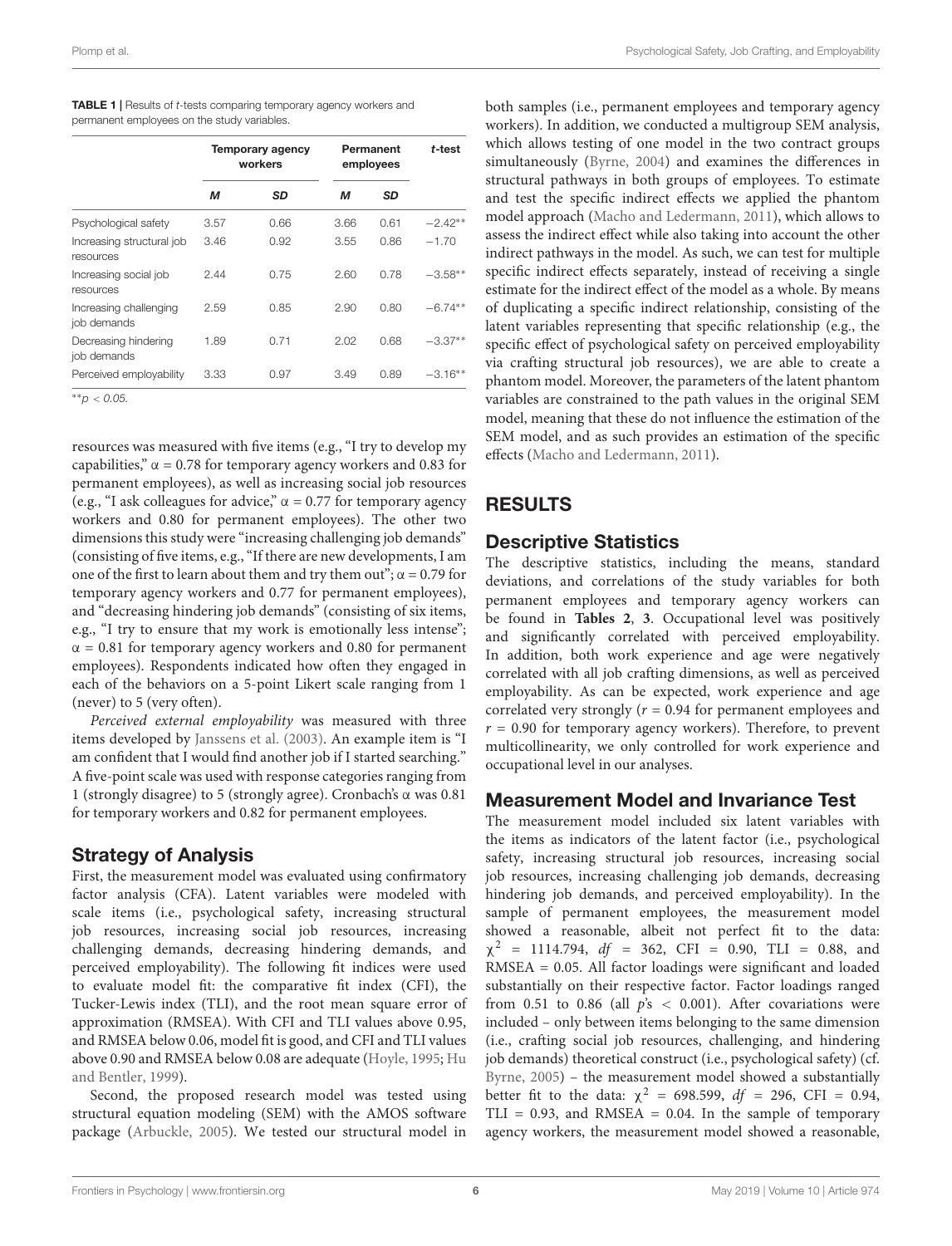<span id="page-7-0"></span>

|                                        | M     | <b>SD</b> |                          | $\mathbf{2}$             | з         | 4                        | 5                        | 6                        | 7        | 8                        | 9    | 10 |
|----------------------------------------|-------|-----------|--------------------------|--------------------------|-----------|--------------------------|--------------------------|--------------------------|----------|--------------------------|------|----|
| 1. Age                                 | 40.67 | 13.31     | $\overline{\phantom{0}}$ |                          |           |                          |                          |                          |          |                          |      |    |
| 2. Job level                           | 4.66  | 1.25      | $0.09*$                  | $\overline{\phantom{m}}$ |           |                          |                          |                          |          |                          |      |    |
| 3. Job tenure                          | 10.06 | 9.43      | $0.60**$                 | $-0.03$                  | -         |                          |                          |                          |          |                          |      |    |
| 4. Work experience                     | 19.34 | 12.83     | $0.94**$                 | $-0.03$                  | $0.64**$  | $\overline{\phantom{0}}$ |                          |                          |          |                          |      |    |
| 5. Psychological safety                | 3.66  | 0.61      | 0.05                     | $0.16**$                 | 0.04      | 0.03                     | $\overline{\phantom{0}}$ |                          |          |                          |      |    |
| 6. Increasing structural job resources | 3.55  | 0.87      | $-0.19**$                | $0.30**$                 | $-0.19**$ | $-0.22**$                | $0.21***$                | $\overline{\phantom{a}}$ |          |                          |      |    |
| 7. Increasing social job resources     | 2.40  | 0.91      | $-0.31**$                | $0.25**$                 | $-0.26**$ | $-0.33**$                | $0.15**$                 | $0.46**$                 | -        |                          |      |    |
| 8. Increasing challenging job demands  | 2.90  | 0.80      | $-0.10**$                | $0.30**$                 | $-0.17**$ | $-0.13**$                | $0.13**$                 | $0.62**$                 | $0.49**$ | $\overline{\phantom{0}}$ |      |    |
| 9. Decreasing hindering job demands    | 4.83  | 0.69      | $-0.25**$                | 0.03                     | $-0.21**$ | $-0.28**$                | $-0.15**$                | $0.11**$                 | $0.36**$ | $0.23**$                 | -    |    |
| 10. Perceived employability            | 3.49  | 0.89      | $-0.37**$                | $0.08*$                  | $-0.34**$ | $-0.37**$                | $0.10**$                 | $0.27**$                 | $0.19**$ | $0.23**$                 | 0.02 | -  |
| ____<br>- - -                          |       |           |                          |                          |           |                          |                          |                          |          |                          |      |    |

 $n = 796$ ,  ${}^*p < 0.05$ ,  ${}^{**}p < 0.01$ .

<span id="page-7-1"></span>**TABLE 3** | Descriptive statistics and inter-correlations of the study variables for temporary agency workers,  $N = 527$ .

|                                        | М     | <b>SD</b> |                          | $\overline{2}$           | 3        | 4         | 5                        | 6               |                          | 8        | 9               | 10 |
|----------------------------------------|-------|-----------|--------------------------|--------------------------|----------|-----------|--------------------------|-----------------|--------------------------|----------|-----------------|----|
| 1. Age                                 | 41.85 | 13.94     | $\overline{\phantom{a}}$ |                          |          |           |                          |                 |                          |          |                 |    |
| 2. Job level                           | 3.72  | .26       | $-0.28**$                | $\overline{\phantom{0}}$ |          |           |                          |                 |                          |          |                 |    |
| 3. Job tenure                          | 2.71  | 5.38      | $0.09*$                  | $-0.02$                  | -        |           |                          |                 |                          |          |                 |    |
| 4. Work experience                     | 19.86 | 14.14     | $0.90**$                 | $-0.28**$                | 0.08     | -         |                          |                 |                          |          |                 |    |
| 5. Psychological safety                | 3.35  | 0.61      | 0.01                     | $0.15***$                | 0.03     | 0.01      | $\overline{\phantom{0}}$ |                 |                          |          |                 |    |
| 6. Increasing structural job resources | 3.46  | 0.91      | $-0.13**$                | $0.15***$                | 0.03     | $-0.15**$ | $0.10*$                  | $\qquad \qquad$ |                          |          |                 |    |
| 7. Increasing social job resources     | 2.44  | 0.75      | $-0.25**$                | $0.21***$                | $-0.10*$ | $-0.26**$ | $0.15***$                | $0.45**$        | $\overline{\phantom{0}}$ |          |                 |    |
| 8. Increasing challenging job demands  | 2.59  | 0.85      | $-0.20**$                | $0.17**$                 | 0.02     | $-0.20**$ | 0.05                     | $0.57**$        | $0.54**$                 | -        |                 |    |
| 9. Decreasing hindering job demands    | 1.89  | 0.71      | $-0.25**$                | 0.06                     | $-0.04$  | $-0.27**$ | $-0.13**$                | 0.07            | $0.31**$                 | $0.27**$ | $\qquad \qquad$ |    |
| 10. Perceived employability            | 3.33  | 0.97      | $-0.23**$                | 0.03                     | $-0.06$  | $-0.20**$ | $-0.01$                  | $0.18**$        | 0.07                     | $0.12**$ | 0.08            |    |

 $n = 527$ . \* $p < 0.05$ , \*\* $p < 0.01$ .

albeit not perfect fit to the data:  $\chi^2$  = 8390.823, df = 309, CFI = 0.88, TLI = 0.87, and RMSEA = 0.06. All factor loadings were significant and loaded substantially on their respective factor. Factor loadings ranged from 0.43 to 0.85 (all  $p's < 0.001$ ). After covariations were included - only between items belonging to the same dimension or theoretical construct (cf. [Byrne,](#page-12-36) [2005\)](#page-12-36) – the measurement model showed a substantially better fit to the data:  $\chi^2 = 618.572$ ,  $df = 296$ ,  $CFI = 0.93$ ,  $TLI = 0.91$ , and RMSEA = 0.04. In addition, we tested whether the measurement model was invariant across agency workers and permanent employees. Model fit did not change substantially when factor loadings were constrained to be equal in both groups ( $\Delta \chi^2$  = 39.90,  $\Delta df$  = 27, p = 0.05). The factor structure nearly reached statistical significance, indicating that overall, the same underlying constructs were measured and the factor structure is largely equivalent in both groups [\(Byrne,](#page-12-34) [2004\)](#page-12-34).

#### Testing the Hypothesized Model for Permanent Employees

In hypotheses 1a–c, we proposed a positive relationship between psychological safety and increasing structural and social job resources, as well as challenging job demands. Our data showed a positive and significant relationship between psychological safety and (a) increasing structural job resources ( $\beta = 0.26$ ,  $p < 0.001$ ), (b) increasing social job resources ( $\beta = 0.19$ ,  $p < 0.001$ ), and (c) increasing challenging job demands ( $\beta = 0.16$ ,  $p < 0.01$ ). As such, we found support for hypotheses 1a–c. However, contrary to our expectation, the data showed a significant and negative relationship between psychological safety and decreasing hindering job demands ( $\beta = -0.19$ ,  $p < 0.001$ ). Thereby, hypothesis 1d was not confirmed.

Before elaborating on hypotheses 2a–d, which focus on temporary workers, we first discuss all hypotheses on permanent employees. As such, turning to hypothesis 3a, in which we proposed a positive relationship between increasing structural job resources and perceived employability, although in the expected direction, we found a non-significant relationship ( $\beta = 0.13$ ,  $p = 0.18$ ). In addition, hypothesis 3b, in which we predicted a positive relationship between increasing social job resources and perceived employability, was not supported by our results  $(\beta = -0.08, p = 0.33)$ . However, we found a positive and significant relationship between increasing challenging demands and perceived employability ( $\beta = 0.24$ ,  $p = 0.02$ ), thereby confirming hypothesis 3c. Hypothesis 3d, which proposed a negative relation between decreasing hindering job demands and perceived employability, was also supported by our data  $(\beta = -0.15, p < 0.001).$ 

Last, we proposed a positive indirect relationship of psychological safety with employability, through increasing structural job resources. We used phantom models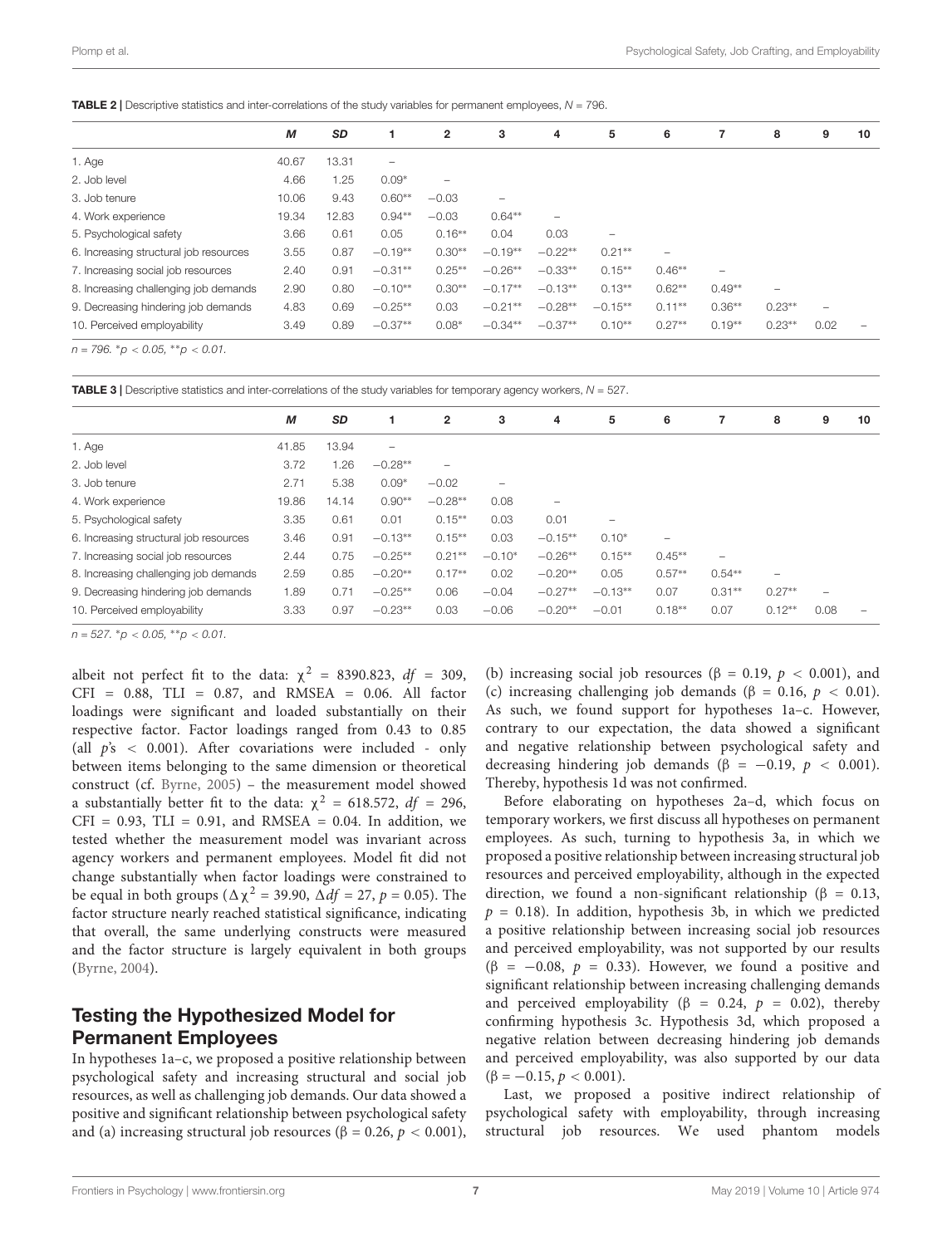[\(Macho and Ledermann,](#page-12-35) [2011\)](#page-12-35) to test the estimate of the specific indirect effects. The results showed that this indirect effect of increasing structural job resources was indeed significant (estimate =  $0.12$ ,  $p = 0.03$ ). The bias-corrected confidence interval (B-CCI) ranged from 0.05 to 0.28. As such, hypothesis 5a was supported by our data. Additionally, we expected a similar indirect effect for increasing social job resources. The specific effect of increasing structural job resources in the relation between psychological safety and perceived employability was not significant (estimate =  $-0.03$ ,  $p = 0.49$ ) and the B-CCI ranged from −0.03 to 0.12), thereby hypothesis 5b was not confirmed. Turning to the indirect effect of increasing challenging job resources in the relationship between psychological safety and perceived employability, Phantom model analyses showed that this was also not significant (estimate = 0.03,  $p = 0.41$ ) and the B-CCI ranged from −0.04 to 0.11). Therefore, hypothesis 5c was not supported. Last, we proposed that psychological safety was positively related to decreasing hindering job demands, which was in turn negatively related to perceived employability. The specific effect of decreasing hindering job demands in the relation between psychological safety and perceived employability was also not significant (estimate = 0.15,  $p = 0.36$ ) and the B-CCI ranged from  $-0.01$  to 0.06). Thereby, hypothesis 5d was also not confirmed. Overall, we found that for permanent employees, psychological safety was positively related to crafting structural and social job resources, as well as challenging job demands, and negatively related to decreasing hindering job demands. Additionally, increasing challenging job demands was positively, and decreasing hindering job demands was related negatively to perceived employability. Our hypothesized model, as depicted in **[Figure 1](#page-8-0)**, showed an adequate

fit to the data:  $\chi^2 = 838.782$ ,  $df = 341$ , CFI = 0.93, TLI = 0.92, and RMSEA  $= 0.04$ .

#### Testing the Hypothesized Model for Temporary Agency Workers

Regarding the psychological safety – job crafting relationships for temporary agency workers, the data showed that psychological safety was not significantly related to increasing structural job resources ( $β = 0.07$ ,  $p = 0.23$ ), and also not to increasing social job resources ( $\beta = 0.11$ ,  $p = 0.08$ ). Additionally, we found no significant relationship between psychological safety and increasing challenging job demands ( $\beta = -0.03$ ,  $p = 0.64$ ). However, psychological safety was significantly and negatively related to decreasing hindering job demands ( $\beta$  = -0.21,  $p < 0.01$ ). As such, hypotheses 2a-d were not confirmed.

Furthermore, the data showed that for temporary agency workers, job crafting in the form of increasing structural job resources was positively and significantly linked to perceived employability ( $\beta = 0.35$ ,  $p < 0.01$ ), thereby confirming hypothesis 4a. However, decreasing hindering job demands ( $β = 0.08$ ,  $p = 0.20$ ) was not significantly related to perceived employability, which is not in support of hypothesis 4b.

Turning to the indirect relationships of psychological safety with employability through crafting structural job resources, our results showed that this effect was not significant (estimate = 0.04,  $p = 0.22$ ). The B-CCI ranged from  $-0.01$  to 0.15. Last, the specific effect of decreasing hindering job demands in the relation between psychological safety and perceived employability was significant (estimate = 0.05,  $p = 0.01$ ) and the B-CCI ranged from  $-0.15$  to  $-0.01$ ). To conclude, for temporary workers,

<span id="page-8-0"></span>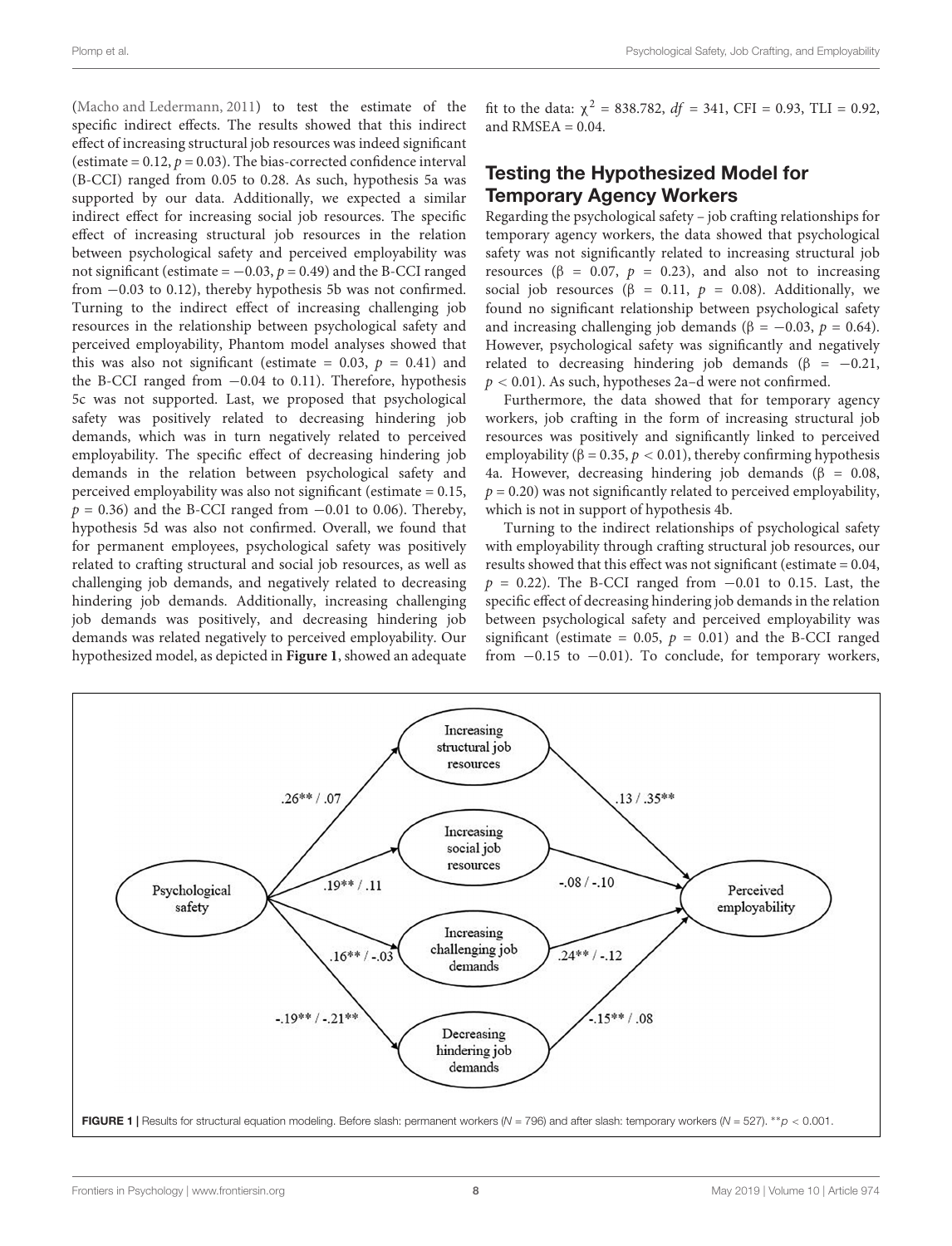psychological safety was unrelated to all job crafting dimensions, with exception of decreasing hindering job demands. In addition, only increasing structural job resources was positively related to perceived employability. Overall, the model showed an adequate fit to the data:  $\chi^2 = 702.160$ ,  $df = 341$ , CFI = 0.92, TLI = 0.91, and  $RMSEA = 0.05$ .

#### Structural Invariance Test

To test whether our structural model was invariant across groups, we compared the fit of our hypothesized model to a model in which we constrained all factor loadings, path coefficients, and covariances to be equal across both groups [\(Byrne,](#page-12-37) [2016\)](#page-12-37). The results of the multigroup analyses showed that the model fit of our freely estimated model ( $\chi^2$  = 1541.999, *df* = 682,  $CFI = 0.93$ ,  $TLI = 0.92$ , and  $RMSEA = 0.03$ ), was significantly better compared to the constrained model ( $\chi^2$  = 1797.304,  $df = 748$ , CFI = 0.91, TLI = 0.91, and RMSEA = 0.03;  $Δχ<sup>2</sup> = 256.305, Δdf = 66, p < 0.001$ , meaning that the groups are different at the model level. To investigate whether the pathways in both groups of employees obtained contrasting results and were actually significantly different at the structural level, we constrained all structural pathways in our hypothesized model except the pathways that were significant in one of the groups and not in the other and conducted a chi-square difference test. After doing this, we found support for the idea that temporary workers indeed differed significantly from permanent employees on these structural paths ( $\chi^2$  = 1557.025,  $df$  = 688, CFI = 0.93, TLI = 0.92, and RMSEA = 0.03,  $\Delta \chi^2 = 15.026$ ,  $\Delta df = 6$ ,  $p = 0.01$ ), mainly explained by the different pathways between psychological safety and job crafting.

#### Additional Analyses

An alternative model was tested to examine a different potential research model, in which perceived employability relates indirectly to job crafting, through psychological safety. A possible rationale for this alternative model could be that individuals who believe that they are able to secure future work also feel more psychologically safe in their current job to make changes and engage in potential risky behaviors, such as job crafting, because they are less dependent on their current employer. On the other hand, those who feel that they would face difficulties finding another job may avoid any initiativetaking that could potentially harm their status and position within the company. As shown in **[Table 4](#page-9-0)**, our original research model (M1), in which we proposed an indirect effect between psychological safety and perceived employability through job

crafting behaviors, provided the best overall fit compared with our alternative model (M2) in both the sample of permanent employees ( $\chi^2$  = 976.750, df = 344, CFI = 0.92, TLI = 0.90, and RMSEA = 0.05,  $\Delta \chi^2$  = 137.968,  $\Delta df$  = 3,  $p$  < 0.01) and temporary agency workers ( $\chi^2$  = 729.721, df = 344, CFI = 0.92, TLI = 0.90, and RMSEA = 0.05,  $\Delta \chi^2 = 27.561$ ,  $\Delta df = 3, p < 0.01$ ).

#### **DISCUSSION**

Being employable is of key importance for employees in the contemporary work environment, especially now that workers are less likely to experience job security, as well as the increased emphasis on employee flexibility and mobility [\(Muffels,](#page-13-17) [2008\)](#page-13-17). To overcome these challenges in the labor market, it has become increasingly relevant for employees to take a proactive stance toward both their job and career development [\(Crant,](#page-12-10) [2000\)](#page-12-10). In this article, we aimed to gain more insight in the relationship between both permanent and temporary workers' job crafting behaviors and their perceptions of their chances to gain new employment in the future. Additionally, we investigated whether organizations can facilitate these proactive initiatives by creating a psychologically safe workplace. Finally, and due to the current shift to organizations using more temporary work arrangements, we examined the indirect effect between psychological safety and perceived employability trough job crafting behaviors.

Our study indicates that in particular for permanent employees, psychological safety is an important organizational factor associated with job crafting behaviors, as it was found to be positively related to increasing structural and social job resources, as well as increasing challenging job demands. These findings are consistent with previous research showing a link between psychological safety and proactive work behaviors, including voice and personal initiative [\(Baer and Frese,](#page-12-11) [2003;](#page-12-11) [Detert and Burris,](#page-12-17) [2007;](#page-12-17) [Ghitulescu,](#page-12-38) [2007\)](#page-12-38). Interestingly, we found a negative relationship between psychological safety and decreasing hindering job demands in both groups of workers, suggesting that employees who feel psychologically safe in their organization are less likely to decrease their hindering job demands. Based on social exchange theory [\(Cropanzano and Mitchell,](#page-12-39) [2005\)](#page-12-39), an alternative explanation of the negative relationship between psychological safety and decreasing hindering job demands could be that employees who feel psychologically safe within an organization, may feel inclined to do something back so that the relationship

<span id="page-9-0"></span>

| <b>TABLE 4</b>   Fit indices for the hypothesized model and alternative model. |         |     |       |                  |      |      |            |              |          |            |  |  |
|--------------------------------------------------------------------------------|---------|-----|-------|------------------|------|------|------------|--------------|----------|------------|--|--|
|                                                                                | $X^2$   | Df  | p     | $\Delta X^2$ /df | IFI  | TLI  | <b>CFI</b> | <b>RMSEA</b> | AIC      | <b>BCC</b> |  |  |
| $M1$ (PE)                                                                      | 838.782 | 341 | 0.000 |                  | 0.93 | 0.92 | 0.93       | 0.04         | 1084.782 | 1094.429   |  |  |
| $M2$ (PE)                                                                      | 976.750 | 344 | 0.000 | 137.968/3**      | 0.92 | 0.90 | 0.92       | 0.05         | 1216.750 | 1226.162   |  |  |
| M1 (TAW)                                                                       | 702.160 | 341 | 0.000 | X                | 0.92 | 0.91 | 0.92       | 0.05         | 948.160  | 963.039    |  |  |
| M <sub>2</sub> (TAW)                                                           | 729.721 | 344 | 0.000 | 27.561/3**       | 0.92 | 0.90 | 0.92       | 0.05         | 969.721  | 984.237    |  |  |

PE, permanent employees (N = 769) and TAW, temporary agency workers (N = 527). \*\*  $p < 0.01$ .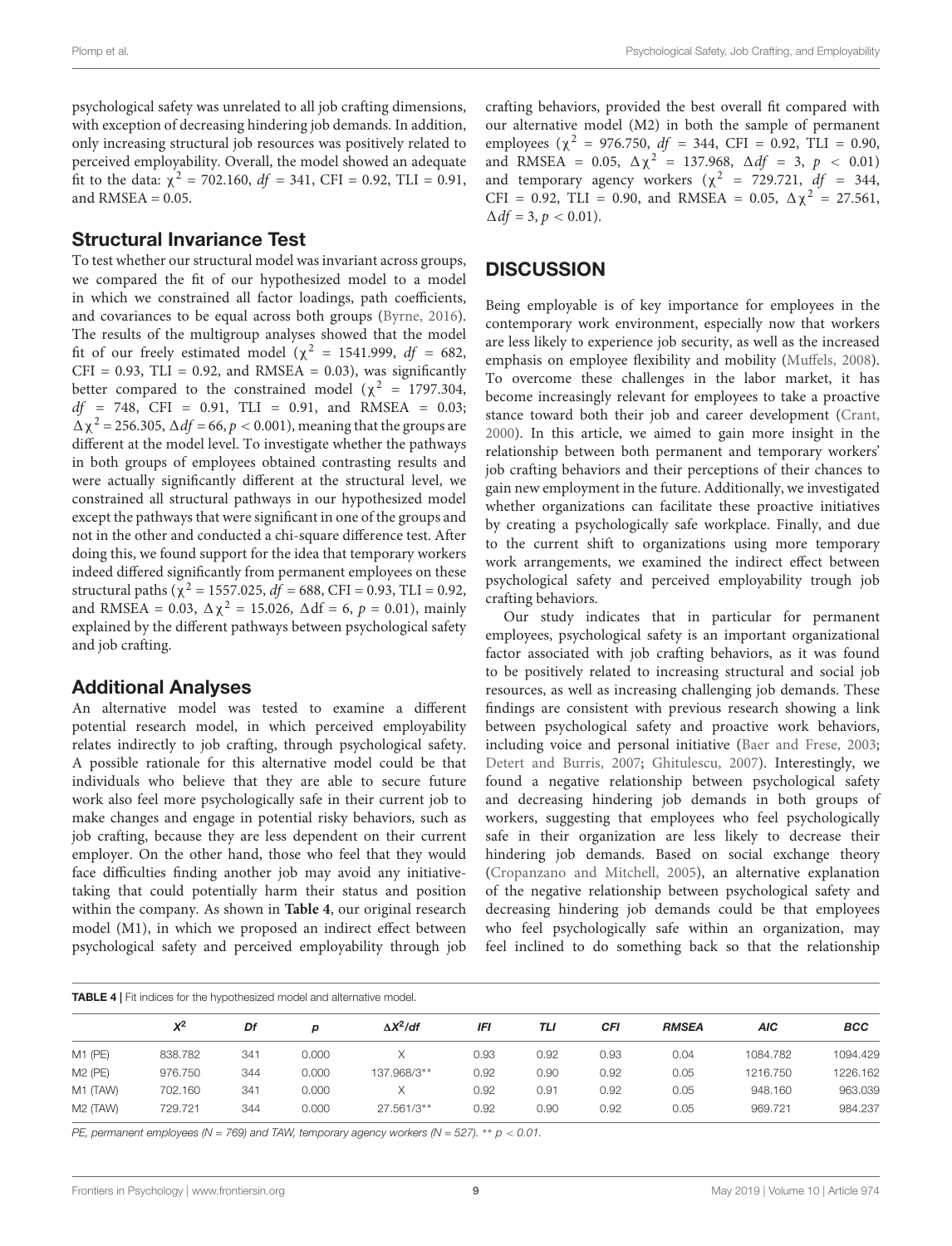is equitable. By reducing their hindering job demands and thereby withdrawing from certain work tasks, employees may feel that they do not reciprocate the organization, and therefore may decide to refrain from such behaviors [\(Wayne et al.,](#page-13-18) [1997\)](#page-13-18).

Moreover, our findings reveal that for temporary workers, feeling psychologically safe is unrelated to increasing structural and social job resources, as well as challenging job demands, but similar to the permanent workers, feeling safe psychologically related negatively to decreasing hindering job demands. Concerning these notable differences between agency workers and permanent employees in the psychological safety – job crafting relationship, it could be the case, based on expectancy theory [\(Vroom,](#page-13-9) [1964,](#page-13-9) [2005\)](#page-13-10), that workers engage in job crafting behaviors after weighing the anticipated costs and benefits of their behavior. Our results indicate that these costs may be more impactful for permanent employees, meaning that job crafting can yield both greater rewards as well as repercussions compared to agency workers. As such, for employees with a permanent position, psychological safety seems to play a more profound role as an instigator of proactive behaviors. Interestingly, temporary workers reported significantly lower levels of both psychological safety and all job crafting behaviors, with the exception of increasing structural job resources. In line with these findings, [Han et al.](#page-12-40) [\(2009\)](#page-12-40) found that temporary employees felt less empowered by their organization compared to their colleagues who held a permanent position within the same organization. In turn, a lack of empowerment is generally linked to lower levels of employee proactivity and innovative behaviors [\(Kirkman and](#page-12-41) [Rosen,](#page-12-41) [1999;](#page-12-41) [Spreitzer et al.,](#page-13-19) [1999\)](#page-13-19).

The present study's findings also encourage further investigation of job crafting as a strategy for different types of workers, since our results suggest that for permanent, and temporary workers different job crafting strategies are related to employability. First, increasing structural job resources was only positively associated with perceived employability for agency workers and not for permanent employees, indicating that for temporary workers, especially proactively seeking out new learning experiences and investing in professional development is related to the individual perception of one's employability. In line with our reasoning, it seems that for temporary workers, crafting a professional skill set and responsibility is more relevant in terms of feeling employable, potentially because these skills are easier to transfer to a new job compared to for instance more specific new task experiences. Additionally and in contrast to our expectations, increasing social job resources was unrelated to perceived employability for both types of workers. It could be that proactive employees who seek out feedback, advice, and support from colleagues and supervisors may be offered and gain more job-specific guidance and skills, which in turn translates into more perceived internal compared to external employability. In addition, internal colleagues may be less knowledgeable about the external labor market. Third, seeking challenges within the current job was related to increased perceptions of employability, but only for permanent workers. A possible explanation for this finding could be that in terms of feeling employable outside of the current organization, permanent

workers could benefit more from actual and more tangible new task experiences, which might also be transferrable to a new job, and organization. Last, as expected, decreasing hindering job demands was negatively associated with employability for the same group, confirming our notion that employees may perceive the necessity to reduce their job demands as a sign of a lack of career-related know-how. In particular, for temporary workers, crafting job demands was found to be unrelated to feeling employable. This finding is in line with [Hakanen et al.](#page-12-28) [\(2006\)](#page-12-28), who stated that job demands are relatively stable aspects of a job, that require time and effort in order to change. Due to the limited time frame for temporary workers to perform within an organization, crafting job demands may distract them from their core job tasks and as such, does not contribute to a sense of being employable.

#### Theoretical Implications

A first contribution of this article is that, next to the common approach of studying work behaviors among permanent employees, we studied job crafting behaviors in a new and contemporary organizational context, namely that of the temporary workforce. Research on job crafting has grown rapidly in the past decade. However, until now, research has mainly focused on job crafting among employees who hold a permanent position. Although our findings indicate that job crafting is associated with employability for both types of workers, it appears that for temporary agency workers the degree to which they feel safe has less impact on their proactive initiatives compared to permanent employees. This raises questions concerning the antecedents of job crafting for the temporary workforce. It could be that more direct forms of organizational involvement, such as management support and leadership, are better predictors of job crafting among temporary workers. This notion is supported by [Wang et al.](#page-13-20) [\(2017\)](#page-13-20), who found that in particular for employees with lower levels of organizational identification, transformational leadership was strongly associated with job crafting behaviors. This is an interesting finding in light of this study. Because temporary workers often report lower levels of organizational commitment [\(Foote,](#page-12-42) [2004\)](#page-12-42), it could be that an active and empowering leadership style inspires more proactive behaviors among these workers compared to more passive beliefs about the organizational environment (i.e., psychological safety). Moreover, our findings also revealed that agency workers experienced less psychological safety compared to permanent workers and engaged in fewer job crafting behaviors. This is a worrying finding in itself, because compared to permanent employees, temporary workers have less access to formal, and informal training programs provided by their place of work [\(Forrier and Sels,](#page-12-9) [2003\)](#page-12-9). Taken together, it seems that due to these challenging working conditions, it is even more important for temporary agency workers to implement proactive strategies such as job crafting to increase their employability.

Second, we aimed to answer the call by [Oldham and Fried](#page-13-6) [\(2016\)](#page-13-6) for more research on the contextual factors of individual job crafting. By taking into account the extent to which workers felt safe to engage in proactive behaviors, we revealed that the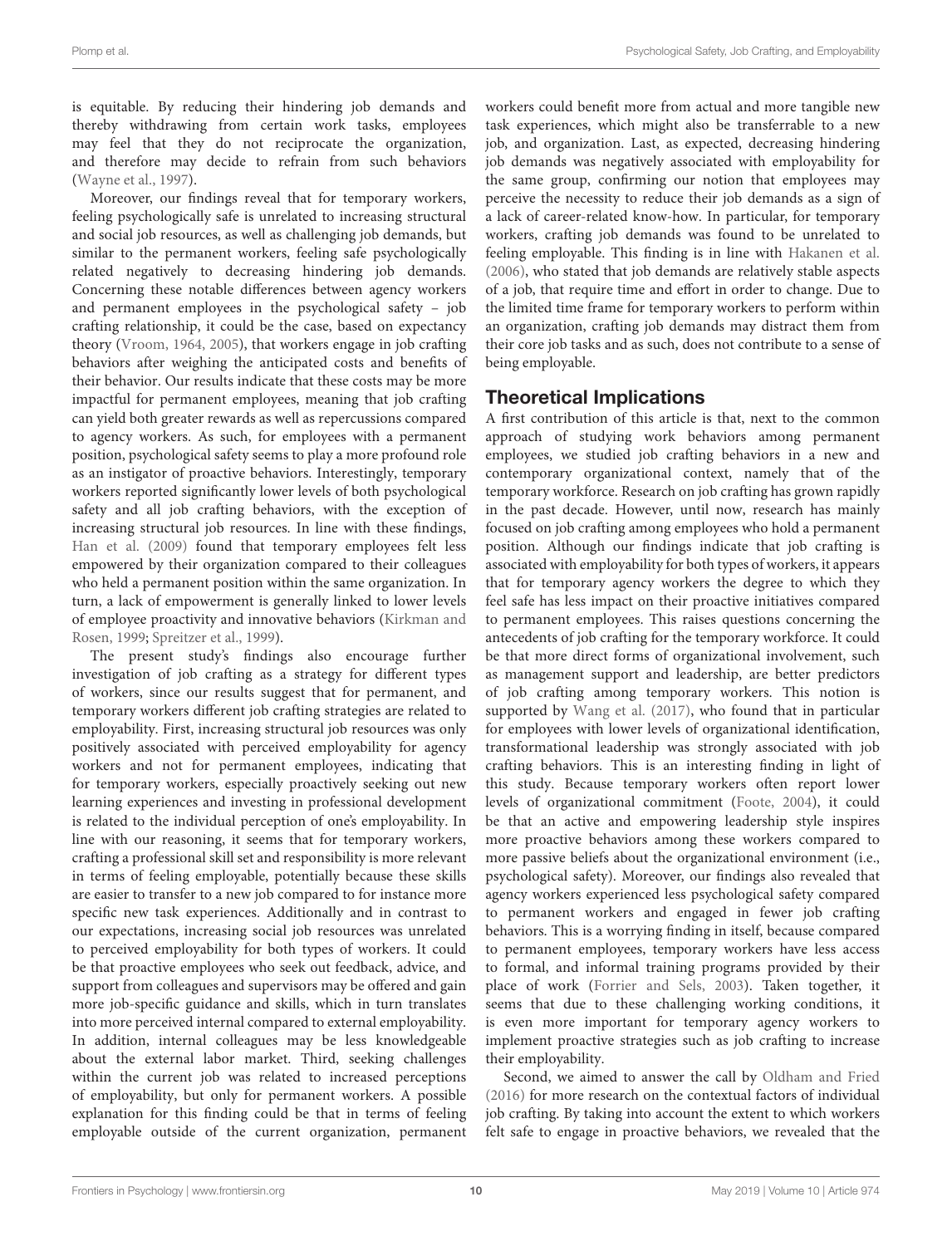expectations employees have concerning the outcome of their initiatives are directly related to actual job crafting behaviors. This finding underlines the importance of an organizational climate that facilitates proactive work behaviors (see also: [Baer and Frese,](#page-12-11) [2003\)](#page-12-11).

Last, we have strived to create a bridge between the literature on job design and career theory. Most studies on proactive work behavior and job crafting have solely focused on jobrelated outcomes. However, our findings indicate that the display of proactive behaviors on the job, and in particular crafting autonomy, variety, developmental opportunities, and seeking out new projects, are linked to a heightened sense of being employable outside the current organization [\(Brenninkmeijer](#page-12-5) [and Hekkert-Koning,](#page-12-5) [2015;](#page-12-5) [Akkermans and Tims,](#page-12-12) [2017\)](#page-12-12). Hence, it seems that by accumulating both job resources and challenging job demands, employees are able to not only optimize important work-related outcomes, but also can use these obtained abilities and knowledge to the advantage in terms of their career progress.

#### Limitations

A first limitation of the study is that we used a cross-sectional research design. Although we gained access to two large groups of temporary and permanent employees, we were not able to follow them over time. It could be that some of the proposed relationships are in reality reversed or reciprocal, for example, when employees with high levels of perceived employability feel more empowered to engage in job crafting behaviors. The findings of this study should therefore be replicated in future research with a longitudinal study design.

Furthermore, the use of self-reports can lead to common method bias [\(Podsakoff et al.,](#page-13-21) [2003\)](#page-13-21). However, we obtained different results for both groups and in addition to the satisfactory fit of the measurement model, we performed Harman's onefactor test, which showed that the variance in our data could not be attributed to a single factor. Together, the statistical differences between the two groups and the one-factor test, indicate that common method bias is not a major issue in this study. In addition, the Cronbach's alpha for the psychological safety scale, was relatively low in both groups of employees. However, according to [Hair et al.](#page-12-43) [\(2006\)](#page-12-43), Cronbach's alpha values between 0.6 and 0.7 are acceptable, in particular when a scale does not consist of many items.

Finally, this sample was obtained within the same temporary agency bureau and agency workers – similarly to the permanent employees – were deployed in various organizations and occupational sectors. In accordance with this sample of temporary workers, we aimed to obtain comparable data among permanent employees, also working for various organizations and sectors. This latter sample contained student-recruited employees. However, [Demerouti and Rispens](#page-12-44) [\(2014\)](#page-12-44) argue and demonstrate that student-recruited samples do no differ from non-student-recruited samples in terms of generalizability and validity. To further generalize our findings, it would be of interest to investigate how temporary workers perceive their

work environment compared to permanent employees working within the same organizational setting. In addition, it would be interesting to see whether our findings are also applicable to other forms of non-standard employment arrangements, such as direct-hiring and self-employment.

#### Practical Implications

Our findings have several implications for managers and HR practitioners. First, the positive relationship between psychological safety and increasing structural job resources and challenging job demands, indicates that organizations may play an important role in providing an environment in which proactive work behaviors are encouraged, especially for permanent employees. In particular, now that accountability for career advancement and planning is shifting from the organization toward the individual, managers should aim to shape a workplace in which employees are able to develop themselves professionally and can act upon proactive intentions. In addition, it is likely that feeling employable is not the only outcome affected by job crafting initiatives. Other important individual and organizational outcomes, such as work engagement, job performance, well-being, and career success are also found to be directly influenced by employees' job crafting behaviors [\(Bakker et al.,](#page-12-45) [2012;](#page-12-45) [Tims et al.,](#page-13-22) [2013,](#page-13-22) [2015;](#page-13-11) [Plomp et al.,](#page-13-14) [2016;](#page-13-14) [Akkermans and Tims,](#page-12-12) [2017\)](#page-12-12). This further emphasizes the importance of an organizational climate and leadership style in which proactive work behaviors are facilitated and supported.

Finally, considering that temporary workers are faced with less job security compared to permanent employees, investing in career development programs and actively supporting proactive initiatives is likely to result in more employability, as well as positive attitudes and commitment toward the organization [\(Chambel and Sobral,](#page-12-46) [2011\)](#page-12-46). This may, for instance, be achieved by stimulating employees to engage in learning programs and raising awareness how they can adapt their job so that it better fits their preferences and aligns with their career goals. Additionally, organizations could implement a job crafting intervention for both temporary and permanent employees, designed to learn how to acquire and build job resources, and seek out challenging demands [\(Van Den Heuvel et al.,](#page-13-23) [2015\)](#page-13-23). This could help workers to become better managers of their work and career.

## AUTHOR CONTRIBUTIONS

JP designed the study, collected, and analyzed the data. All authors listed have made a substantial and equal contribution to the draft of the manuscript.

#### ACKNOWLEDGMENTS

We would like to thank Annelies Molenaar for her valuable contribution concerning the data collection.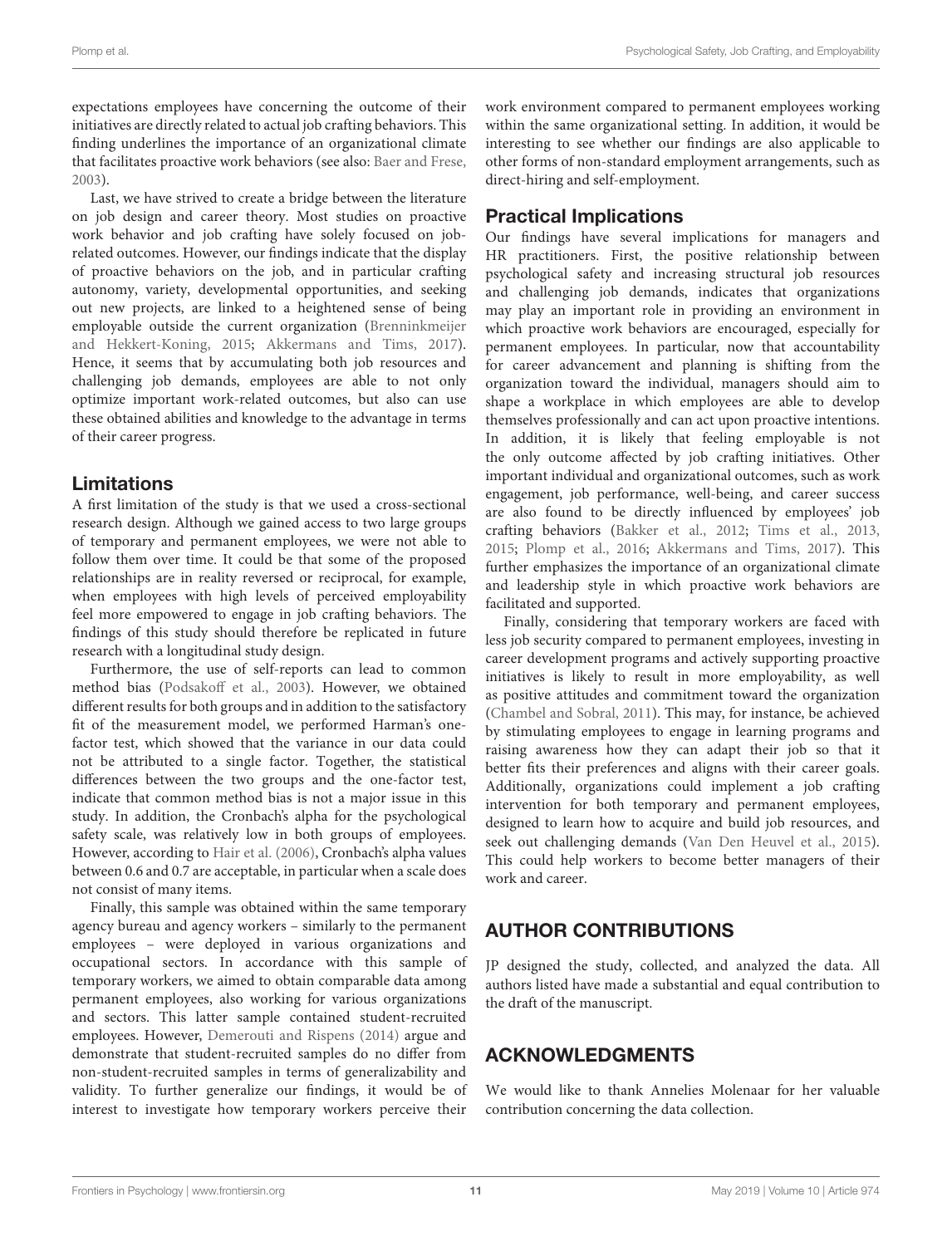#### **REFERENCES**

- <span id="page-12-12"></span>Akkermans, J., and Tims, M. (2017). Crafting your career: how career competencies relate to career success via job crafting. J. Appl. Psychol. 66, 168–195. [doi:](https://doi.org/10.1111/apps.12082) [10.1111/apps.12082](https://doi.org/10.1111/apps.12082)
- <span id="page-12-33"></span>Arbuckle, J. L. (2005). Amos 6.0 User's Guide. Chicago, IL: SPSS Inc.
- <span id="page-12-3"></span>Arthur, M. B., Khapova, S. N., and Richardson, J. (2017). An Intelligent Career: Taking Ownership of Your Work and Your Life. Oxford: Oxford University Press.
- <span id="page-12-11"></span>Baer, M., and Frese, M. (2003). Innovation is not enough: climates for initiative and psychological safety, process innovations, and firm performance. J. Organ. Behav. 24, 45–68. [doi: 10.1002/job.179](https://doi.org/10.1002/job.179)
- <span id="page-12-19"></span>Bakker, A. B., and Demerouti, E. (2014). "Job demands–resources theory," in Wellbeing: A Complete Reference Guide, Vol. III, eds P. Y. Chen and C. L. Cooper (New York, NY: John Wiley and Sons).
- <span id="page-12-45"></span>Bakker, A. B., Tims, M., and Derks, D. (2012). Proactive personality and job performance: the role of job crafting and work engagement. Hum. Relat. 65, 1359–1378. [doi: 10.1177/0018726712453471](https://doi.org/10.1177/0018726712453471)
- <span id="page-12-0"></span>Baruch, Y., and Altman, Y. (2016). The ecosystem of labor markets and careers. People Strategy 39, 16–18.
- <span id="page-12-5"></span>Brenninkmeijer, V., and Hekkert-Koning, M. (2015). To craft or not to craft: the relationships between regulatory focus, job crafting and work outcomes. Career Dev. Int. 20, 147–162. [doi: 10.1108/CDI-12-2014-0162](https://doi.org/10.1108/CDI-12-2014-0162)
- <span id="page-12-34"></span>Byrne, B. M. (2004). Testing for multigroup invariance using AMOS graphics: a road less traveled. Struct. Equ. Model. 11, 272–300. [doi: 10.1207/s153](https://doi.org/10.1207/s15328007sem1102_8) [28007sem1102\\_8](https://doi.org/10.1207/s15328007sem1102_8)
- <span id="page-12-36"></span>Byrne, B. M. (2005). Factor analytic models: viewing the structure of an assessment instrument from three perspectives. J. Personal. Assess. 85, 17–32. [doi: 10.1207/](https://doi.org/10.1207/s15327752jpa8501_02) [s15327752jpa8501\\_02](https://doi.org/10.1207/s15327752jpa8501_02)
- <span id="page-12-37"></span>Byrne, B. M. (2016). Structural Equation Modeling With AMOS: Basic Concepts, Applications, and Programming. New York, NY: Routledge.
- <span id="page-12-2"></span>Cappelli, P., and Keller, J. R. (2013). Classifying work in the new economy. Acad. Manag. Rev. 38, 575–596. [doi: 10.5465/amr.2011.0302](https://doi.org/10.5465/amr.2011.0302)
- <span id="page-12-24"></span>Carmeli, A., Brueller, D., and Dutton, J. E. (2009). Learning behaviours in the workplace: the role of high-quality interpersonal relationships and psychological safety. Syst. Res. Behav. Sci. 26, 81–98. [doi: 10.1002/sres.932](https://doi.org/10.1002/sres.932)
- <span id="page-12-46"></span>Chambel, M. J., and Sobral, F. (2011). Training is an investment with return in temporary workers: a social exchange perspective. Career Dev. Int. 16, 161–177. [doi: 10.1108/13620431111115613](https://doi.org/10.1108/13620431111115613)
- <span id="page-12-8"></span>Connelly, C. E., and Gallagher, D. G. (2004). Emerging trends in contingent work research. J. Manag. 30, 959–983. [doi: 10.1016/j.jm.2004.06.008](https://doi.org/10.1016/j.jm.2004.06.008)
- <span id="page-12-10"></span>Crant, J. M. (2000). Proactive behavior in organizations. J. Manag. 26, 435–462. [doi: 10.1177/014920630002600304](https://doi.org/10.1177/014920630002600304)
- <span id="page-12-39"></span>Cropanzano, R., and Mitchell, M. S. (2005). Social exchange theory: an interdisciplinary review. J. Manag. 31, 874–900. [doi: 10.1177/0149206305](https://doi.org/10.1177/0149206305279602) [279602](https://doi.org/10.1177/0149206305279602)
- <span id="page-12-26"></span>De Cuyper, N., Mäkikangas, A., Kinnunen, U., Mauno, S., and Witte, H. D. (2012). Cross-lagged associations between perceived external employability, job insecurity, and exhaustion: testing gain and loss spirals according to the conservation of resources theory. J. Organ. Behav. 33, 770–788. [doi: 10.1002/](https://doi.org/10.1002/job.1800) [job.1800](https://doi.org/10.1002/job.1800)
- <span id="page-12-6"></span>De Cuyper, N., Notelaers, G., and De Witte, H. (2009). Job insecurity and employability in fixed-term contractors, agency workers, and permanent workers: associations with job satisfaction and affective organizational commitment. J. Occup. Health Psychol. 14, 193–205. [doi: 10.1037/a0014603](https://doi.org/10.1037/a0014603)
- <span id="page-12-4"></span>De Vos, A., and Van der Heijden, B. I. (2017). Current thinking on contemporary careers: the key roles of sustainable HRM and sustainability of careers. Curr. Opin. Environ. Sustainabil. 28, 41–50. [doi: 10.1016/j.cosust.2017.07.003](https://doi.org/10.1016/j.cosust.2017.07.003)
- <span id="page-12-18"></span>Demerouti, E., Bakker, A. B., Nachreiner, F., and Schaufeli, W. B. (2001). The job demands-resources model of burnout. J. Appl. Psychol. 86, 499–512. [doi:](https://doi.org/10.1037/0021-9010.86.3.499) [10.1037/0021-9010.86.3.499](https://doi.org/10.1037/0021-9010.86.3.499)
- <span id="page-12-44"></span>Demerouti, E., and Rispens, S. (2014). Improving the image of student-recruited samples: a commentary. J. Occup. Organ. Psychol. 87, 34–41. [doi: 10.1111/joop.](https://doi.org/10.1111/joop.12048) [12048](https://doi.org/10.1111/joop.12048)
- <span id="page-12-17"></span>Detert, J. R., and Burris, E. R. (2007). Leadership behavior and employee voice: is the door really open? Acad. Manag. J. 50, 869–884. [doi: 10.5465/AMJ.2007.](https://doi.org/10.5465/AMJ.2007.26279183) [26279183](https://doi.org/10.5465/AMJ.2007.26279183)
- <span id="page-12-13"></span>Edmondson, A. C. (1999). Psychological safety and learning behavior in work teams. Adm. Sci. Q. 44, 350–383. [doi: 10.2307/2666999](https://doi.org/10.2307/2666999)
- <span id="page-12-16"></span>Edmondson, A. C. (2004). "Psychological safety, trust, and learning in organizations: A group-level lens," in Trust and Distrust in Organizations: Dilemmas and Approaches, eds R. M. Kramer and K. S. Cook (New York, NY: Sage), 239–272.
- <span id="page-12-14"></span>Edmondson, A. C., and Lei, Z. (2014). Psychological safety: the history, renaissance, and future of an interpersonal construct. Ann. Rev. Organ. Psychol. Organ. Behav. 1, 23–43. [doi: 10.1146/annurev-orgpsych-031413-091305](https://doi.org/10.1146/annurev-orgpsych-031413-091305)
- <span id="page-12-42"></span>Foote, D. A. (2004). Temporary workers: managing the problem of unscheduled turnover. Manag. Decis. 42, 963–973. [doi: 10.1108/00251740410555452](https://doi.org/10.1108/00251740410555452)
- <span id="page-12-9"></span>Forrier, A., and Sels, L. (2003). Temporary employment and employability: training opportunities and efforts of temporary and permanent employees in Belgium. Work Employ. Soc. 17, 641–666. [doi: 10.1177/0950017003174003](https://doi.org/10.1177/0950017003174003)
- <span id="page-12-25"></span>Frese, M., and Fay, D. (2001). Personal initiative: An active performance concept for work in the 21st century. Res. Organ. Behav. 23, 133–187. [doi: 10.1016/](https://doi.org/10.1016/S0191-3085(01)23005-6) [S0191-3085\(01\)23005-6](https://doi.org/10.1016/S0191-3085(01)23005-6)
- <span id="page-12-27"></span>Fugate, M., and Kinicki, A. J. (2008). A dispositional approach to employability: development of a measure and test of implications for employee reactions to organizational change. J. Occup. Organ. Psychol. 81, 503–527. [doi: 10.1348/](https://doi.org/10.1348/096317907X241579) [096317907X241579](https://doi.org/10.1348/096317907X241579)
- <span id="page-12-38"></span>Ghitulescu, B. E. (2007). Shaping Tasks and Relationships at Work: Examining the Antecedents and Consequences of Employee Job Crafting. Ph.D. thesis, University of Pittsburgh, Pittsburgh.
- <span id="page-12-29"></span>Gordon, H. J., Demerouti, E., Le Blanc, P. M., and Bipp, T. (2015). Job crafting and performance of Dutch and American health care professionals. J. Pers. Psychol. 14, 192–202. [doi: 10.1027/1866-5888/a000138](https://doi.org/10.1027/1866-5888/a000138)
- <span id="page-12-21"></span>Grant, A. M., and Ashford, S. J. (2008). The dynamics of proactivity at work. Res. Organ. Behav. 28, 3–34. [doi: 10.1016/j.riob.2008.04.002](https://doi.org/10.1016/j.riob.2008.04.002)
- <span id="page-12-43"></span>Hair, J. F., Black, W. C., Babin, B. J., Anderson, R. E., and Tatham, R. L. (2006). Multivariate Data Analysis. Uppersaddle River, NJ: Prentice-Hall.
- <span id="page-12-28"></span>Hakanen, J. J., Bakker, A. B., and Schaufeli, W. B. (2006). Burnout and work engagement among teachers. J. School Psychol. 43, 495–513. [doi: 10.1016/j.jsp.](https://doi.org/10.1016/j.jsp.2005.11.001) [2005.11.001](https://doi.org/10.1016/j.jsp.2005.11.001)
- <span id="page-12-40"></span>Han, S. S., Moon, S. J., and Yun, E. K. (2009). Empowerment, job satisfaction, and organizational commitment: comparison of permanent and temporary nurses in Korea. Appl. Nurs. Res. 22, 15–20. [doi: 10.1016/j.apnr.2009.06.004](https://doi.org/10.1016/j.apnr.2009.06.004)
- <span id="page-12-20"></span>Harju, L. K., Hakanen, J. J., and Schaufeli, W. B. (2016). Can job crafting reduce job boredom and increase work engagement? A three-year cross-lagged panel study. J. Vocat. Behav. 95, 11–20. [doi: 10.1016/j.jvb.2016.07.001](https://doi.org/10.1016/j.jvb.2016.07.001)
- <span id="page-12-31"></span>Hoyle, R. H. (1995). Structural Equation Modeling: Concepts, Issues, and Applications. Thousand Oaks, CA: Sage.
- <span id="page-12-32"></span>Hu, L. T., and Bentler, P. M. (1999). Cutoff criteria for fit indexes in covariance structure analysis: conventional criteria versus new alternatives. Struct. Equ. Model. 6, 1–55. [doi: 10.1080/10705519909540118](https://doi.org/10.1080/10705519909540118)
- <span id="page-12-30"></span>Janssens, M., Sels, L., and Van Den Brande, I. (2003). Multiple types of psychological contracts: a six-cluster solution. Hum. Relat. 56, 1349–1378. [doi:](https://doi.org/10.1177/00187267035611004) [10.1177/00187267035611004](https://doi.org/10.1177/00187267035611004)
- <span id="page-12-7"></span>Kalleberg, A. L. (2000). Nonstandard employment relations: part-time, temporary and contract work. Ann. Rev. Sociol. 26, 341–365. [doi: 10.1146/annurev.soc.26.](https://doi.org/10.1146/annurev.soc.26.1.341) [1.341](https://doi.org/10.1146/annurev.soc.26.1.341)
- <span id="page-12-15"></span>Kark, R., and Carmeli, A. (2009). Alive and creating: the mediating role of vitality and aliveness in the relationship between psychological safety and creative work involvement. J. Organ. Behav. 30, 785–804. [doi: 10.1002/job.571](https://doi.org/10.1002/job.571)
- <span id="page-12-1"></span>Katz, L. F., and Krueger, A. B. (2016). The Rise and Nature of Alternative Work Arrangements in the United States, 1995-2015. Available at: [http:](http://krueger.princeton.edu/sites/default/files/akrueger/files/katz_krueger_cws_-) [//krueger.princeton.edu/sites/default/files/akrueger/files/katz\\_krueger\\_cws\\_-](http://krueger.princeton.edu/sites/default/files/akrueger/files/katz_krueger_cws_-) \_march\_29\_20165.pdf (accessed March 29, 2016).
- <span id="page-12-41"></span>Kirkman, B. L., and Rosen, B. (1999). Beyond self-management: antecedents and consequences of team empowerment. Acad. Manag. J. 42, 58–74. [doi: 10.2307/](https://doi.org/10.2307/256874) [256874](https://doi.org/10.2307/256874)
- <span id="page-12-35"></span>Macho, S., and Ledermann, T. (2011). Estimating, testing, and comparing specific effects in structural equation models: the phantom model approach. Psychol. Methods 16, 34–43. [doi: 10.1037/a0021763](https://doi.org/10.1037/a0021763)
- <span id="page-12-23"></span>Milliken, F. J., Morrison, E. W., and Hewlin, P. F. (2003). An exploratory study of employee silence: issues that employees don't communicate upward and why. J. Manag. Stud. 40, 1453–1476. [doi: 10.1111/1467-6486.00387](https://doi.org/10.1111/1467-6486.00387)
- <span id="page-12-22"></span>Morrison, E. W., and Phelps, C. C. (1999). Taking charge at work: extrarole efforts to initiate workplace change. Acad. Manag. J. 42, 403–419. [doi: 10.2307/](https://doi.org/10.2307/257011) [257011](https://doi.org/10.2307/257011)